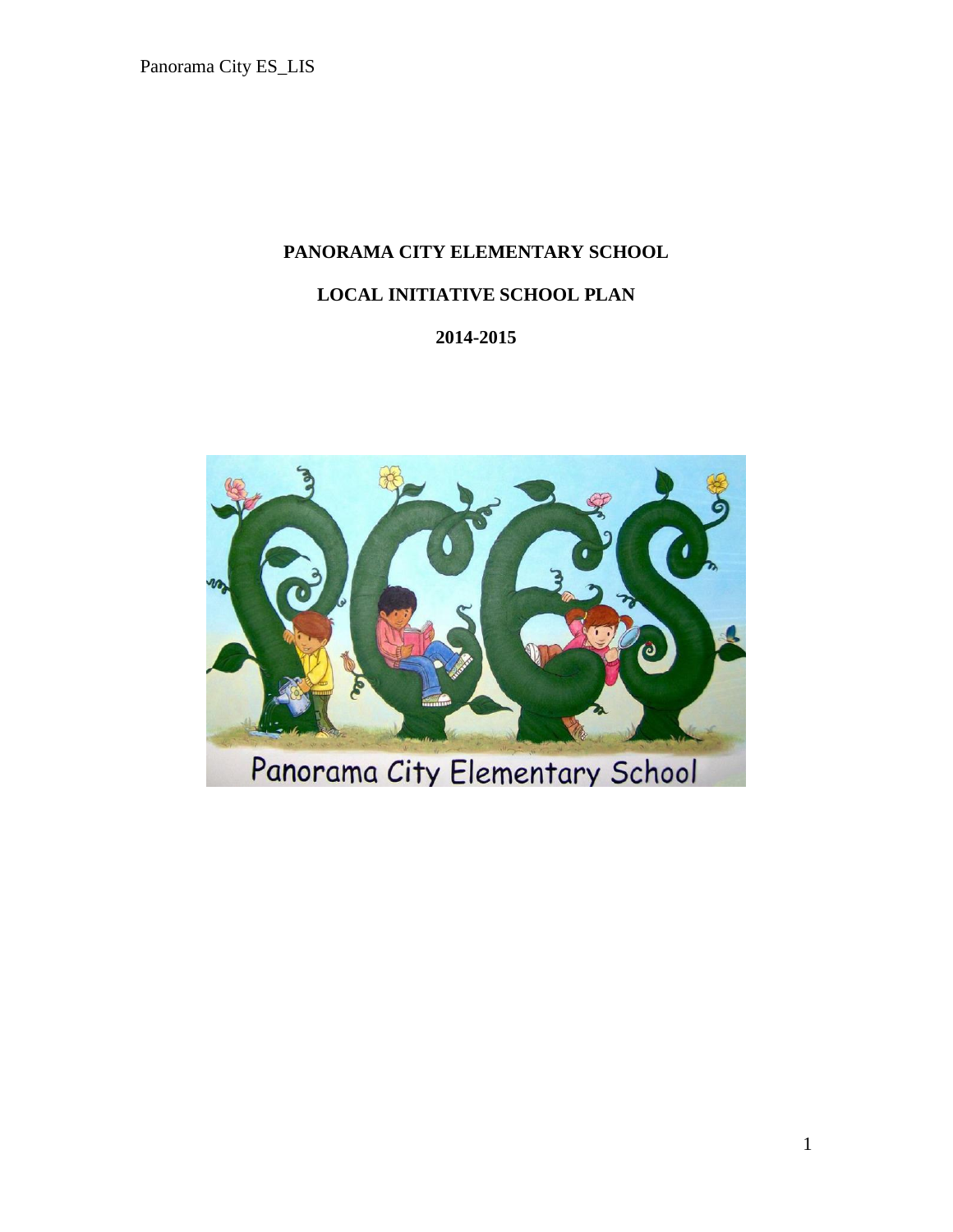# **T TABLE OF CONTENTS**

| Ι. |    | <b>Section</b><br><b>General Questions</b>                                                                                                                                                                                                      | Page   |
|----|----|-------------------------------------------------------------------------------------------------------------------------------------------------------------------------------------------------------------------------------------------------|--------|
|    |    |                                                                                                                                                                                                                                                 |        |
|    |    | 1. Vision and Mission                                                                                                                                                                                                                           | 3      |
|    |    | 2. School Data Profile Analysis                                                                                                                                                                                                                 | 4      |
|    |    | a. What is the Current State of Your School?<br>b. Based on your analysis, please identify the<br>most central and/or urgent needs/challenges<br>that the school seeks to address in order to improve<br>the teaching and learning environment. | 4<br>7 |
|    |    | 3. Family and Community Engagement                                                                                                                                                                                                              | 10     |
|    |    | 4. School Culture and Climate (See section II)<br><b>Academic Culture</b><br>a.<br>b. Professional Culture                                                                                                                                      | 10     |
|    |    | 5. Design Team Capacity                                                                                                                                                                                                                         | 11     |
|    |    | II. Autonomy Model Specific -LIS                                                                                                                                                                                                                | 15     |
|    | 1. | <b>Professional Development</b>                                                                                                                                                                                                                 | 15     |
|    |    | 2. School Schedule and Calendar                                                                                                                                                                                                                 | 16     |
|    |    | 3. Staffing                                                                                                                                                                                                                                     | 16     |
|    |    | 4. Rationale for Autonomous Model Chosen                                                                                                                                                                                                        | 17     |
|    |    | III. Implementation                                                                                                                                                                                                                             | 19     |
|    |    | <b>IV.</b> Attachments                                                                                                                                                                                                                          | 21     |
|    | 1. | Letter of Intent                                                                                                                                                                                                                                | 22     |
|    | 2. | Petition with Signatures                                                                                                                                                                                                                        | 24     |
|    | 3. | Documentation of Parent and Community Engagement                                                                                                                                                                                                | 27     |
|    | 4. | Written Consent of Principal                                                                                                                                                                                                                    | 67     |
|    |    | 5. Voting Results                                                                                                                                                                                                                               | 68     |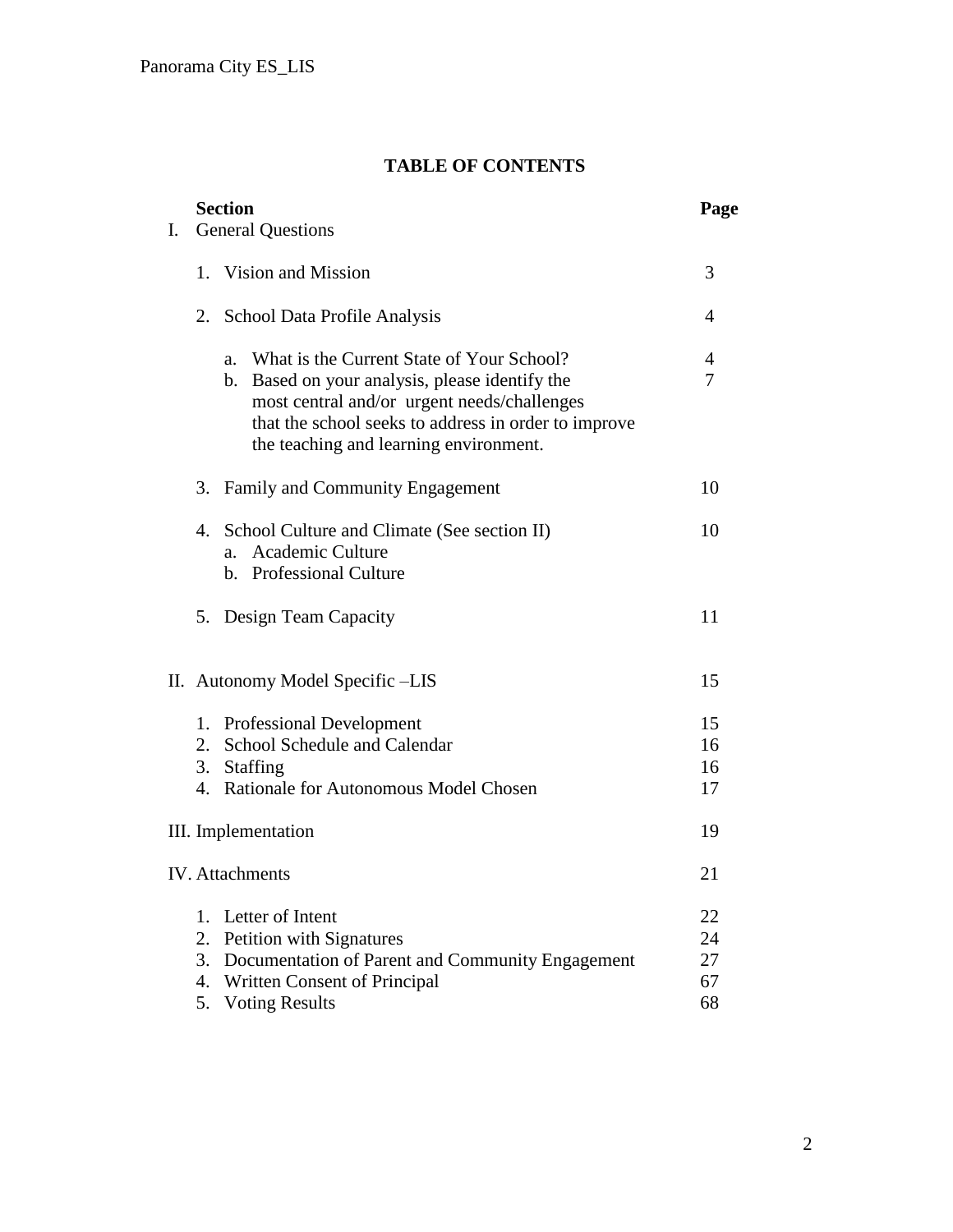#### **I. General Questions**

#### **1. Mission Statement**

Panorama City Elementary School (PCES) is a dynamic learning community, where all stakeholders work collaboratively to achieve academic excellence and social responsibility. Our goal is to promote a safe and nurturing learning environment which enables our students to be successful college, career, and technology ready citizens to promote lifelong learning.

# **Vision Statement**

Panorama City Elementary School's vision is to promote a dynamic learning community where all stakeholders play an active role in helping students achieve their greatest potential. Our goal is to enhance learning through data analysis, peer coaching, Teaching and Learning Frameworks, and the use of Common Core Standards to plan effective instruction.

PCES stakeholders create an academic, physical, emotional, social, and safe environment where everyone can learn and respect one another. As part of our school-wide behavior support system, we enforce an anti-bullying policy and the "Be Safe, Be Respectful, and Be Responsible" Program. In addition, teachers implement Second Step Violence Prevention Program in the classroom to provide students with the necessary tools to develop appropriate social interaction. Students are responsible for learning and following all classroom rules. Quarterly Awards Assemblies are held to recognize students' academic achievement, citizenship, attendance, and positive behavior. All stakeholders hold students accountable for their conduct through the use of "Caught Being Good Coupons" and "Yellow Citation slips." A committee of stakeholders will review current systems in place and make recommendations on other effective behavior management programs.

Panorama City Elementary School strives to continually build a collaborative and trusting relationship among all stakeholders. On a monthly basis, administrative team members, teachers, staff, parents, and community members meet at English Learner Advisory Committee, School Site Council, and Coffee with the Principal meetings to discuss pertinent issues. Through the parent center, PCES continually provides support and resources to families in need. We are committed to maintaining communication with our school community by offering additional trainings for parents, parent-teacher workshops, and literacy & math family events. These collaborations will promote on-going engagement and communication among all stakeholders for continued student academic achievement.

PCES aims to establish a highly effective learning environment. Our goal is to equip our students with the necessary skills to become higher level critical thinkers and independent problem solvers. Panorama City Elementary will implement the Common Core State Standards and Teaching and Learning Framework as a driving force to guide effective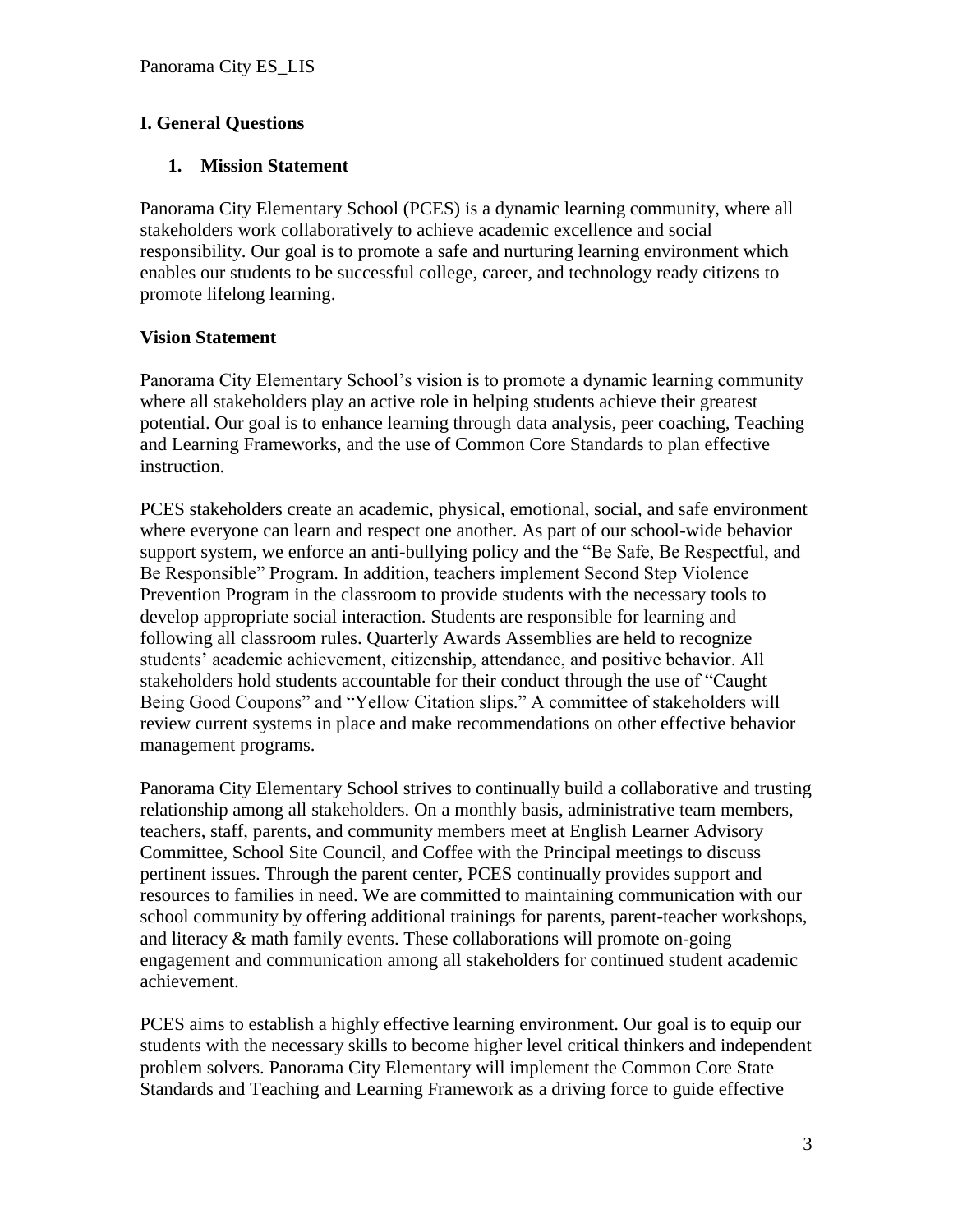teaching practices that will facilitate student achievement. Teachers will utilize diverse research based strategies and differentiate instruction to meet the needs of various learners including English Learners, GATE Students, Students with Special Needs, and Students with Disabilities. Evidence of student progress will be collected through classroom observations, portfolios, artifacts, teacher created assessments, and district performance measures. On a bi-weekly basis, teachers will meet to discuss and review student data, plan lessons, share best teaching practices, and set grade level goals, in order to continuously monitor progress and improve instruction. All teaching staff will implement classroom based intervention by scheduling Universal Access Time, small group instruction, and pull out intervention such as the Learning Center.

PCES vision is to instill in each student the desire to learn and become socially responsible adults. We are committed to making our students' college and career ready by providing a risk free and academically rich environment. We value the pursuit of lifelong learning and are dedicated to nurturing high self esteem and respect for others. Our ultimate goal is to empower each student to achieve their greatest potential.

# **2. School Data Profile/Analysis**

#### **a. What is the current state of our school?**

Panorama City Elementary School opened its doors on September 28, 2005 on a modified traditional calendar. The following year, the school adopted a 4-Track Year Round Calendar and remained on such schedule until 2011. Panorama City Elementary School switched to a traditional school calendar for the 2012-2013 school year. The following data was collected from the DATA Summary Sheet which includes student enrollment, California English Language Development Test (CELDT) and California Standardized Test (CST) Annual Yearly Progress (AYP), Academic Performance Index (API), and the School Experience Survey (SES) in order to determine the current state of our school.

Panorama City Elementary School currently serves  $651$  Pre-K through  $5<sup>th</sup>$  grade students. In Kindergarten through  $5<sup>th</sup>$  the following subgroups constitute the total of our student population: Socially Economically Disadvantaged Students-86%; English Learners (ELs)-63%. Reclassified as Fluent English Proficient (RFEP)-8%; Students with Disabilities (SWD)-3%, and Identified Gifted -5%.

| <b>Groups</b>      | 2012 | 2013 |
|--------------------|------|------|
| African-American   | 1%   | 1%   |
| American Indian    | 1%   | 0%   |
| Asian              | 2%   | 0%   |
| Filipino           | 1%   | 1%   |
| Latino             | 93%  | 96%  |
| Pacific Islander   | 1%   | 0%   |
| White (Not Latino) | 1%   | 1%   |

Student demographics:

| <b>Groups</b>           | 2012 | 2013 |
|-------------------------|------|------|
| <b>English Learners</b> | 57%  | 63%  |
| <b>RFEP</b>             | 12%  | 8%   |
| <b>SWD</b>              | 11%  | 3%   |
| Soc. Econ. Disadvantage | 100% | 86%  |
| <b>Identified GATE</b>  | 2%   | 5%   |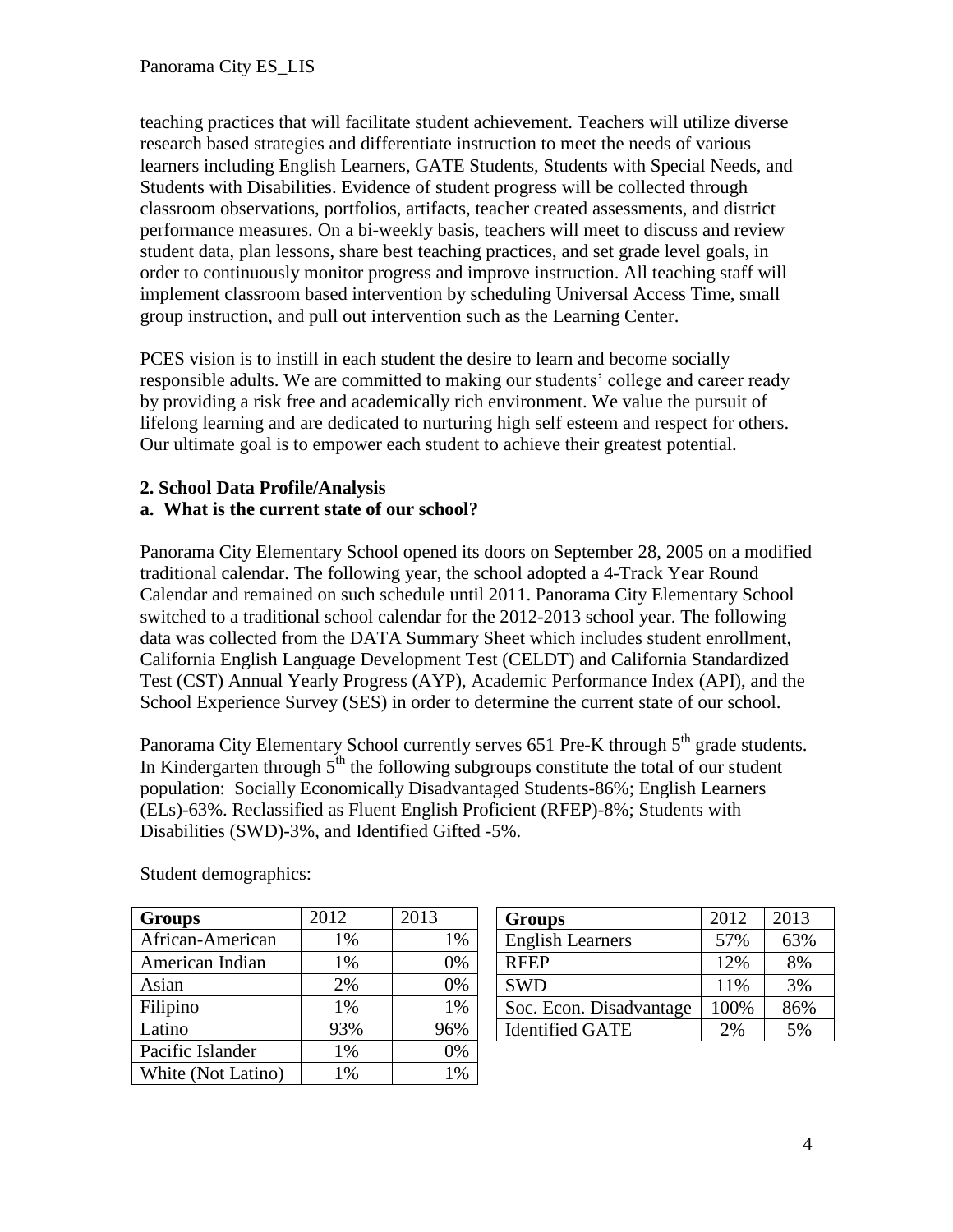Based on the 2013 CST results, Panorama City Elementary School did not meet the Annual Yearly Progress (AYP) criteria (8 out of the 17 were met). API was not met either. Not all subgroups met AYP targets in **Language Arts**:

| <b>Groups</b>           | 2011  | 2012  | 2013  |
|-------------------------|-------|-------|-------|
| All students            | 33.3% | 31.5% | 26.8% |
| Latinos                 | 32.2% | 30.5% | 26.1% |
| Socioeconomic           | 33.4% | 31.6% | 27.3% |
| Disadvantaged           |       |       |       |
| <b>English Learners</b> | 16.2% | 15.9% | 21.3% |
| <b>SWD</b>              | 10.8% | 6.7%  | 14%   |

The significant changes in student performance showed a decrease in all subgroups in California Standardized Test (CST) English Language Arts (ELA). Our Latino students decreased by less than 4.4% scoring in Proficient and Advanced although our English Learners who are part of this subgroup demonstrated an increase of 5.4%. As the charts demonstrate, most of the subgroups had a decrease of approximately 4%. Students With Disabilities (SWD) increased by 7.3% in students scoring Proficient and Advanced. As noted above our data shows inconsistencies in ELA over time.

Based on the 2013 CST results, not all subgroups met AYP targets in **Math**:

Although all subgroups did not meet Annual Year Progress (AYP), nonetheless, all subgroups increased by less than 1% in students scoring proficient and advanced on the CST Math with the exception of English Learners who demonstrated an increase of 15.1% and Students with Disabilities (SWD) who demonstrated an increase of 16.4%. As noted below, our data shows inconsistencies in Math over time.

| <b>Groups</b>           | 2011  | 2012  | 2013  |
|-------------------------|-------|-------|-------|
| <b>All Students</b>     | 50.1% | 39.2% | 40.6% |
| Latinos                 | 49.7% | 39%   | 40.1% |
| Socioeconomic           | 50.2% | 39.3% | 40.8% |
| Disadvantaged           |       |       |       |
| <b>English Learners</b> | 37.6% | 23.1% | 38.2% |
| <b>SWD</b>              | 33.3% | 15.6% | 32%   |

Annually there has been a reclassification rate increased of 1%.

#### **Reclassification Rates:**

|        | 2011  | 2012  | ንስ12     |
|--------|-------|-------|----------|
| Trends | 12.8% | 13.5% | 4%<br>12 |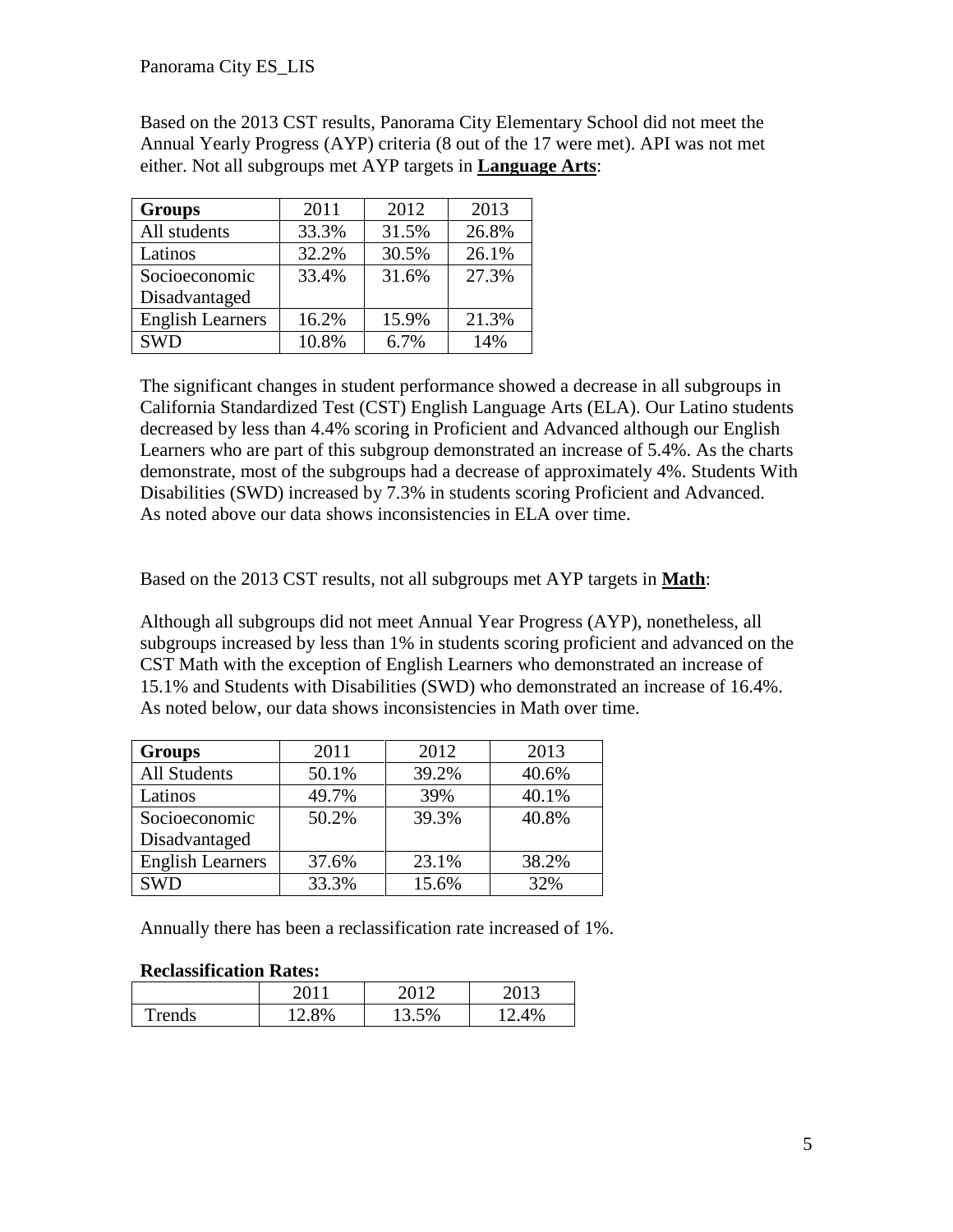Based on the California English Language Development Test (CELDT) and California Standardized Test (CST) results, the school did not meet the AMAOs. However, the students with less than 5 years did meet English Proficiency in AMAO 2. We are working with our staff to follow the Master Plan guidelines so that we can demonstrate increases thus meeting the goals we have set for ourselves over the next few years.

|                  | 2011  | 2012  | Our Goal 2013 |
|------------------|-------|-------|---------------|
| AMAO 1           | 47.5% | 50.7% | 53%           |
| AMAO $2 <$ 5yrs  | 21.1% | 21.1% | 24%           |
| AMAO $2 > 5$ yrs |       | 37.8% | 40%           |
| AMAO 3 ELA       | 24.8% | 25.5% | 28%           |
| AMAO 3 Math      | 42.4% | 31%   | 34%           |

The attendance rate for staff has increased over time, but for students it has remained the same. Our student transiency rate negatively affects our annual data as we are unable to see academic progress over time. Although, we are working towards decreasing our student transiency rate it still remains high due to socio-economic needs.

| <b>Attendance Rates:</b> |
|--------------------------|
|--------------------------|

| Groups                    | 2011  | 2012  | Our Goal 2013 |
|---------------------------|-------|-------|---------------|
| Staff                     | 94.2% | 96.0% | 97%           |
| <b>Students</b>           | 95.9% | 95.9% | 96%           |
| <b>Student Transiency</b> | 34.9% | 33.5% | 30%           |

Based on the Student Experience Survey (SES) our results have been inconsistent throughout the last few years. Therefore, we will continue to provide workshops and computer access to complete the surveys on-line. We will encourage our teachers to be more accessible before or after school for parent concerns and/or questions.

| <b>Parent Survey</b>  | 201 <sup>1</sup> | 2012  | Our Goal 2013 |
|-----------------------|------------------|-------|---------------|
| % talking to teachers | 62.4%            | 39.7% | 42%           |
| % participation       | 38.6%            | 82.4% | 85%           |

Student suspensions decreased by 0.2%. However, the number of instructional days lost did increase in 2011-2012 due to various safety issues of a student. Our goal is to decrease the number of days lost to suspension to no more than three in the 2013-2014 school year and beyond.

Student Suspensions:

|           | ገበ 11   | າ∩1າ    | Our Goal 2013 |
|-----------|---------|---------|---------------|
| All       | $0.8\%$ | $0.6\%$ | 0.3%          |
| Days lost |         | ⊥ື      | ັ             |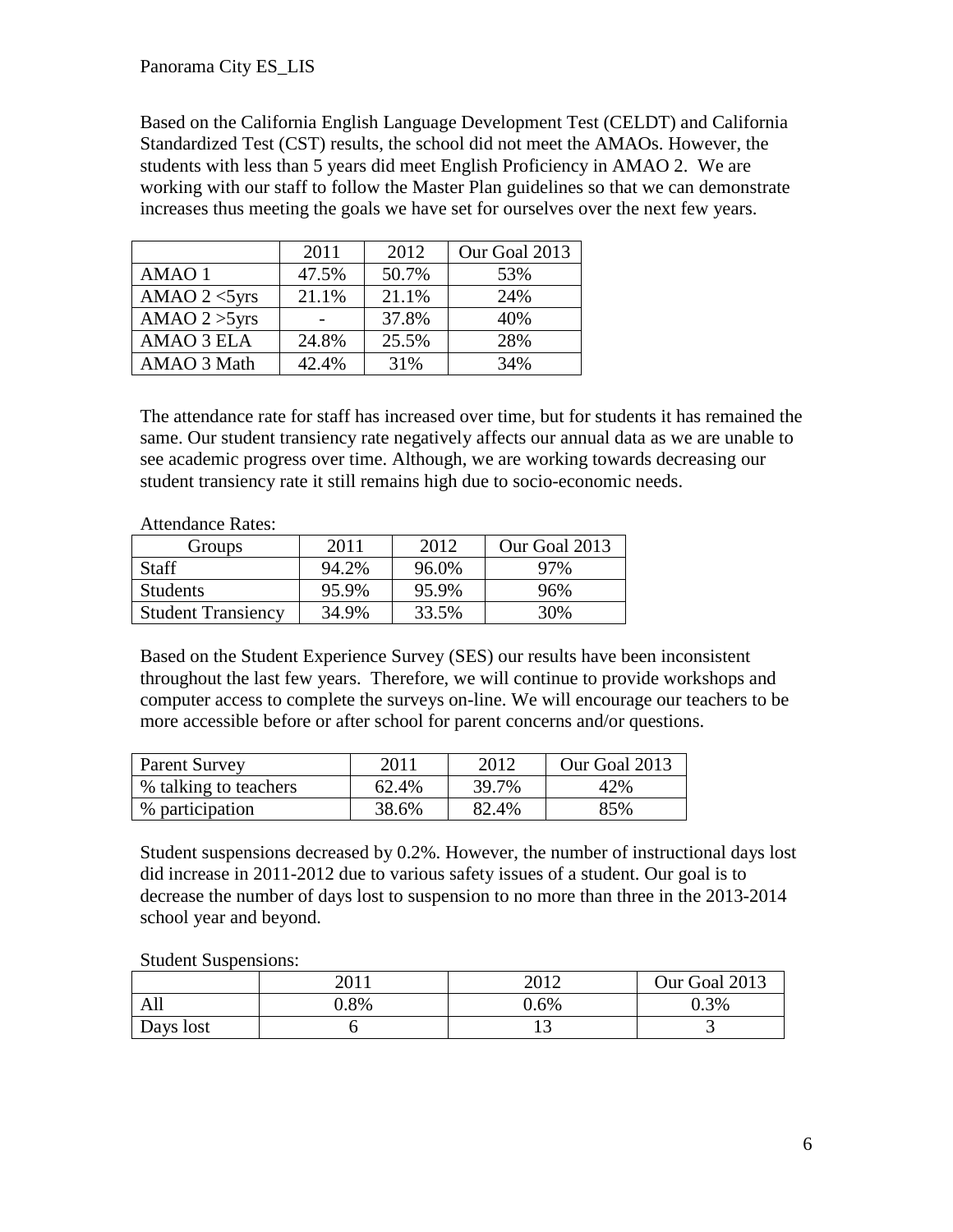Students' response to feeling safe increased by 0.1% due to additional support from staff and local agencies.

School Safety:

|                 | າດ1        | 2012. | Our Goal 2013 |
|-----------------|------------|-------|---------------|
| <b>Students</b> | 88.1<br>1% | 88.2% | 90%           |

#### **2b. Based on your analysis, please identify the most central and/or urgent needs/challenges that the school seeks to address in order to improve the teaching and learning environment?**

Panorama City Elementary School has gone through numerous changes in the last few years. The following identified factors have hindered our school from improving student learning and achievement: lack of academic readiness, decrease in parent involvement, increase in referrals to Child and Family Guidance Center, high transiency rate, year round calendar from 2006-2012. Furthermore, loss of students due to the opening of a neighboring school, loss of staff as a result of Reduction In Force (RIF) notices, and new instructional programs such as Treasures English Language Arts (ELA), Treasures English Language Development (ELD), Master Plan Program, Math, and Common Core State Standards have negatively impacted our academic growth.

One central issue affecting student achievement is the lack of academic readiness. Students entering Kindergarten are missing foundational literacy skills. According to the Beginning of the Year (BOY) Dynamic Indicators of Basic Early Literacy Skills (DIBELS) Assessment, we found letter name fluency and first sound fluency to be areas of concern.

An additional area of concern is lack of parent involvement. In the 2012-2013 school year there was a decrease in parent participation in the Parent Center, school events, workshops, and parent meetings due to the loss of our most active parents to a new neighboring school. Although the school provides translators at Parent Conferences and the staff makes every effort to accommodate the time requested, a large number of parents do not attend. Other forms of communication are through Connect ED and monthly newsletters. This lack of participation hinders lines of communication between school and parents.

Unfortunately, because of the budgetary cuts over the last few years due to the decrease in State Budget Funding and our loss of students after the opening of a new neighborhood school, we heavily rely on our partnership with the Child & Family Guidance Center. The lack of funds did not allow the purchase of additional services, such as Psychologist and Psychiatric Social Worker Time. We are trying to close the achievement gap by addressing individual student social-emotional needs for our at-risk students through our Student Success Team (SST) process as a first step of intervention.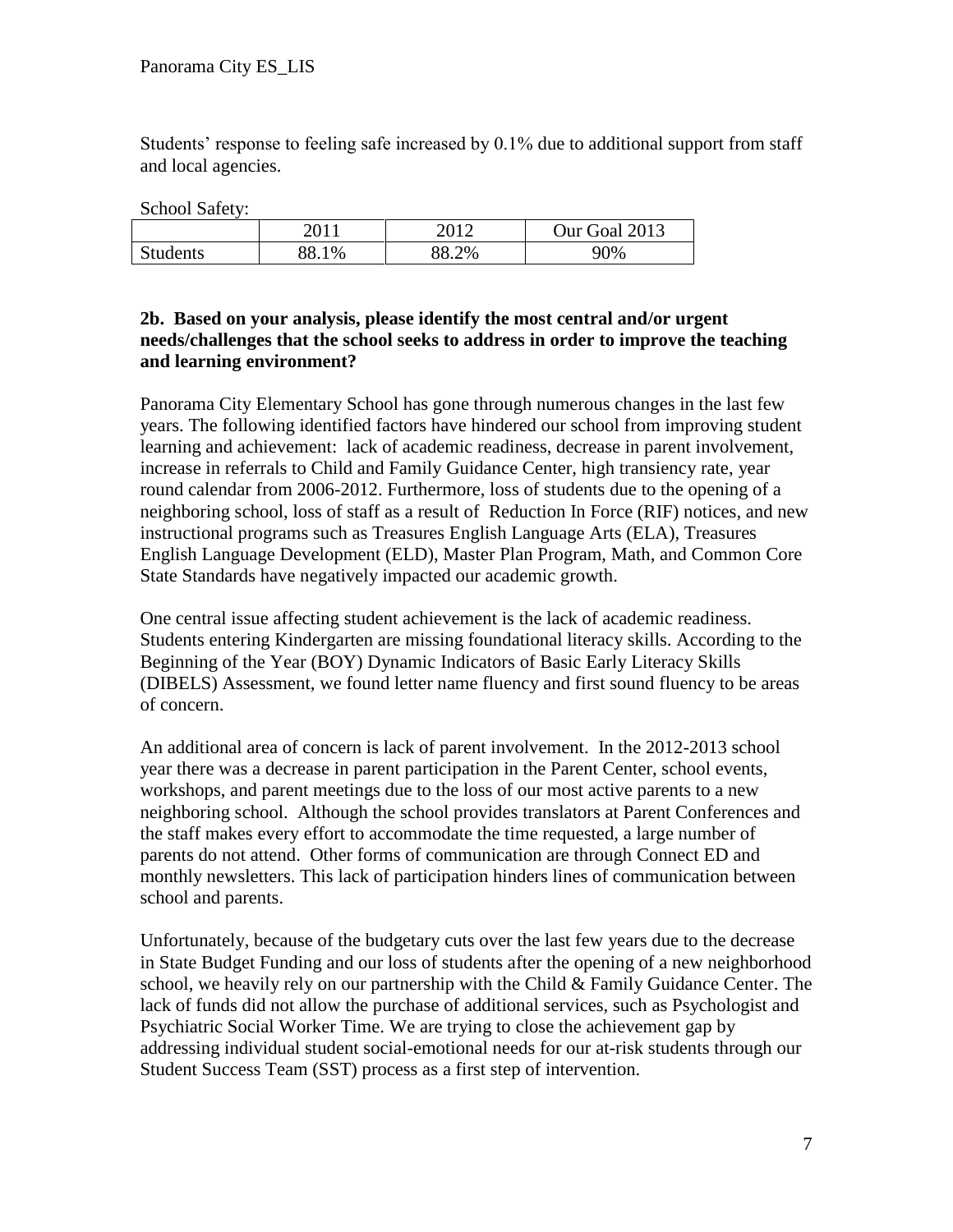Therefore, we have noted an increase over time in SST referrals submitted by our teachers and also referrals to the Child & Family Guidance Center during our Student Success Team (SST) meetings.

| <b>GRADE</b> | <b>TOTAL</b><br>2012-13 | <b>FOLLOW</b><br><b>UPS</b> | <b>ASSESSMENTS</b> |
|--------------|-------------------------|-----------------------------|--------------------|
| K            | 20                      | 15                          |                    |
|              | 18                      | 15                          |                    |
|              | 19                      |                             |                    |
| 3            | 16                      |                             |                    |
|              | 12                      |                             |                    |
|              | 13                      |                             | 2                  |
| <b>TOTAL</b> |                         | 65                          | 77                 |

PCES Student Success Team Referrals for 2012-2013 has been a total of 98.

The following is data for 2013-2014 SST Referrals up to date (10/13):

| <b>GRADE</b> | <b>INITIALS</b> | <b>FOLLOW UPS</b> |
|--------------|-----------------|-------------------|
|              |                 |                   |
|              |                 |                   |
|              |                 |                   |
|              |                 |                   |
|              |                 |                   |
|              |                 |                   |
| <b>TOTAL</b> |                 |                   |

The following is data for 2012-2013 referrals to other services as a result of an SST meeting:

| <b>GRADE</b> | <b>SPEECH</b> | <b>OCCUPATIONAL</b><br><b>THERAPY</b> | <b>ADAPTIVE</b><br><b>P.E.</b> | DEAF &<br><b>HARD</b><br>OF<br><b>HEARING</b> | <b>PSYCHIATRIC</b><br><b>SOCIAL</b><br><b>WORKER</b> | <b>PUPIL</b><br><b>SERVICES</b><br><b>ATTENDANCE</b> | <b>CHILD &amp;</b><br><b>FAMILY</b><br><b>GUIDANCE</b><br><b>CENTER</b> |
|--------------|---------------|---------------------------------------|--------------------------------|-----------------------------------------------|------------------------------------------------------|------------------------------------------------------|-------------------------------------------------------------------------|
| K            |               |                                       |                                |                                               |                                                      |                                                      |                                                                         |
|              |               |                                       |                                |                                               |                                                      |                                                      |                                                                         |
|              |               |                                       |                                |                                               |                                                      |                                                      |                                                                         |
|              |               |                                       |                                |                                               |                                                      |                                                      |                                                                         |
|              |               |                                       |                                |                                               |                                                      |                                                      |                                                                         |
|              |               |                                       |                                |                                               |                                                      |                                                      |                                                                         |
| <b>TOTAL</b> |               | 18                                    |                                |                                               |                                                      | 13                                                   | 31                                                                      |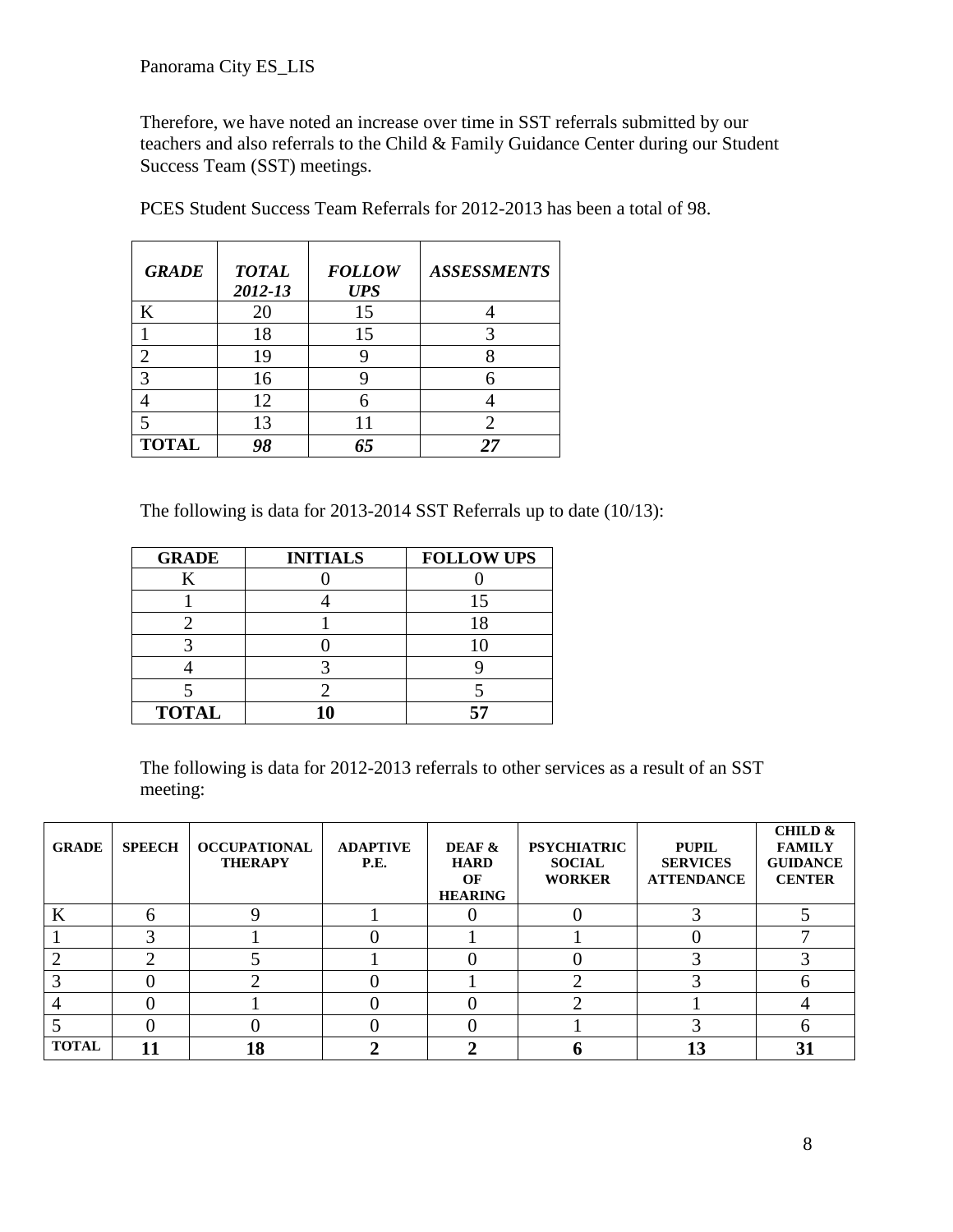PCES currently has 23 students that are identified GATE. We work diligently to identify gifted students every year and group them in classrooms with teachers who have received Gifted Training so they can provide differentiated instruction to the students. All teachers are encouraged to utilize GATE strategies throughout curricular areas to develop higher level critical thinking skills. We need to provide additional professional development on GATE strategies to increase the number of identified gifted students annually.

|     | <b>GRADE</b>   <b>TOTAL</b>   <b>HISPANIC</b> | <b>ASIA</b><br>N | <b>AFRICAN</b><br><b>AMERICAN</b> | EO | <b>IFEP</b> | <b>RFEP</b> | <b>ELD</b> |
|-----|-----------------------------------------------|------------------|-----------------------------------|----|-------------|-------------|------------|
|     |                                               |                  |                                   |    |             |             |            |
|     |                                               |                  |                                   |    |             |             |            |
|     |                                               |                  |                                   |    |             |             |            |
|     |                                               |                  |                                   |    |             |             |            |
| 1 ∩ | $\mathbf{1}$                                  |                  |                                   |    |             |             |            |
|     |                                               |                  |                                   |    |             |             |            |

#### **GIFTED/TALENTED DATA 2013-2014**

 $*$  9 students (3<sup>rd</sup>- 1; 5<sup>th</sup>-8) were given the GATE test on 9/23/13. Their results are pending.  $*$ TOTAL: 23 (As of 9/26/13) \*

PCES has experienced inconsistency in academic growth because of Reduction In Force (RIF) notices. Since our school opened, our staff has gone through three principals and seven assistant principals. In addition, seven outstanding teachers lost their jobs due to budget cuts and last year, seven teachers were displaced because of a decrease in enrollment (year round to traditional calendar transition) and hired at various schools. All these changes have negatively impacted the school in various ways: school morale, grade level inconsistencies, lack of collaboration and updating off track teachers on professional development/policies/trainings.

Our school has experienced various changes in new instructional programs such as English Language Arts (ELA) -Treasures, English Language Development (ELD)- Treasures ELD, Master Plan, Math, and the implementation of the Common Core State Standards, Performance Tasks and Smarter Balance Assessments. All these instructional programs have been implemented with minimal training, lack of curricular materials, and personnel support.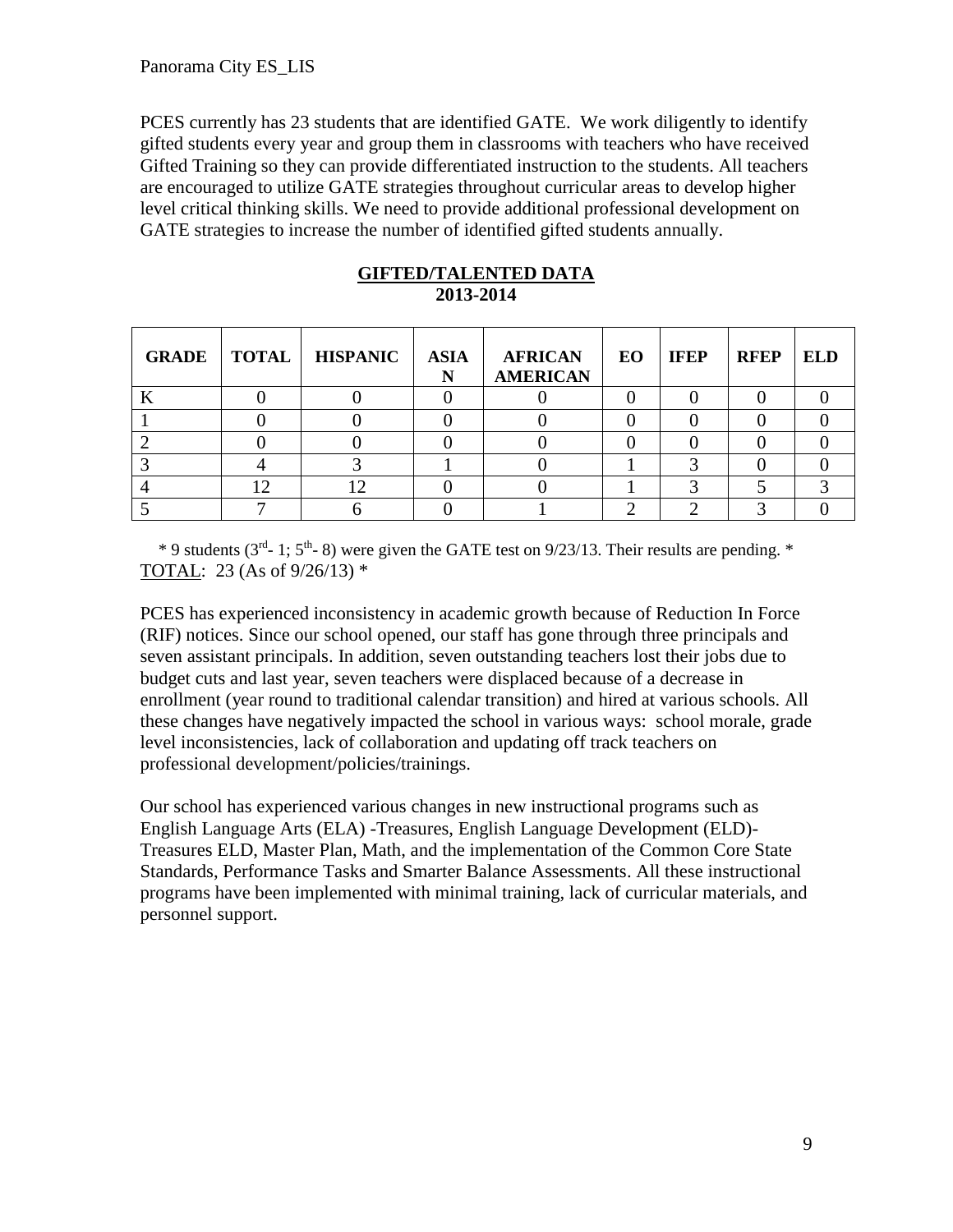#### **3. Family & Community Engagement**

To involve parents, Panorama City Elementary School has hosted various events and provided opportunities where families and community members have been engaged. Such events and opportunities include Literacy Night, Math Night, Parent-Teacher workshops, Back to School Night, Open House, Multicultural Winter and Spring Performances, Harvest Parade, Awards Assemblies, School Beautification, Cultural Exhibits and Activities such as Day of the Dead, Volunteer Brunch, Book Fairs, Coffee with the Principal, English Language Advisory Committee (ELAC), and School Site Council (SSC) – combined with our Local School Leadership Council (LSLC).

To inspire the love of reading in students, staff has provided literacy events such as Abriendo Puertas, Literacy, and Math workshops. All families in attendance received a book and created their own book to take home. During Read Across America we partnered with City Council Member Richard Alarcon who donated books to promote the development of our upcoming Reading Garden. We have held Scholastics Book Fairs twice a year to promote literacy at home for our families. The school has also hosted Math Nights in which teachers presented standards based math "make and take" lessons, enabling families to practice math skills at home.

In addition to the above-mentioned activities, we will continue to offer parent workshops. The workshops will increase awareness of strategies to utilize at home. This will be used to augment the students' learning experiences and help students become critical thinkers and independent problem solvers in preparation for Common Core Standards. Some parent workshop topics will include: College Readiness, Safety, and the School Categorical Budget. Furthermore, we would like to incorporate the following additional activities: College and Career Day, Spirit Day, Movie Nights, Science Fair, Community Safety Awareness and Fundraising at local establishments/restaurants.

Family fun nights include events such as Movie Night, Spirit Day, and Career Day. Movie Night will provide a time for the community to come together in a relaxing environment. Spirit Day will give families the chance to show PCES pride by wearing their PCES Spirit Wear with our new hummingbird mascot.

To increase parent participation, the following challenges will be addressed: to provide translation through LAUSD's Translations Unit for language interpretation, send information in monthly newsletters and telephone messages using Connect Ed. We will have events at different times to allow parents with different work schedules to attend. A parent survey will be sent home to gather their preferred time(s) of events/meetings, activities, and topic suggestions.

#### **4. School Culture and Climate** (See section II 1-4)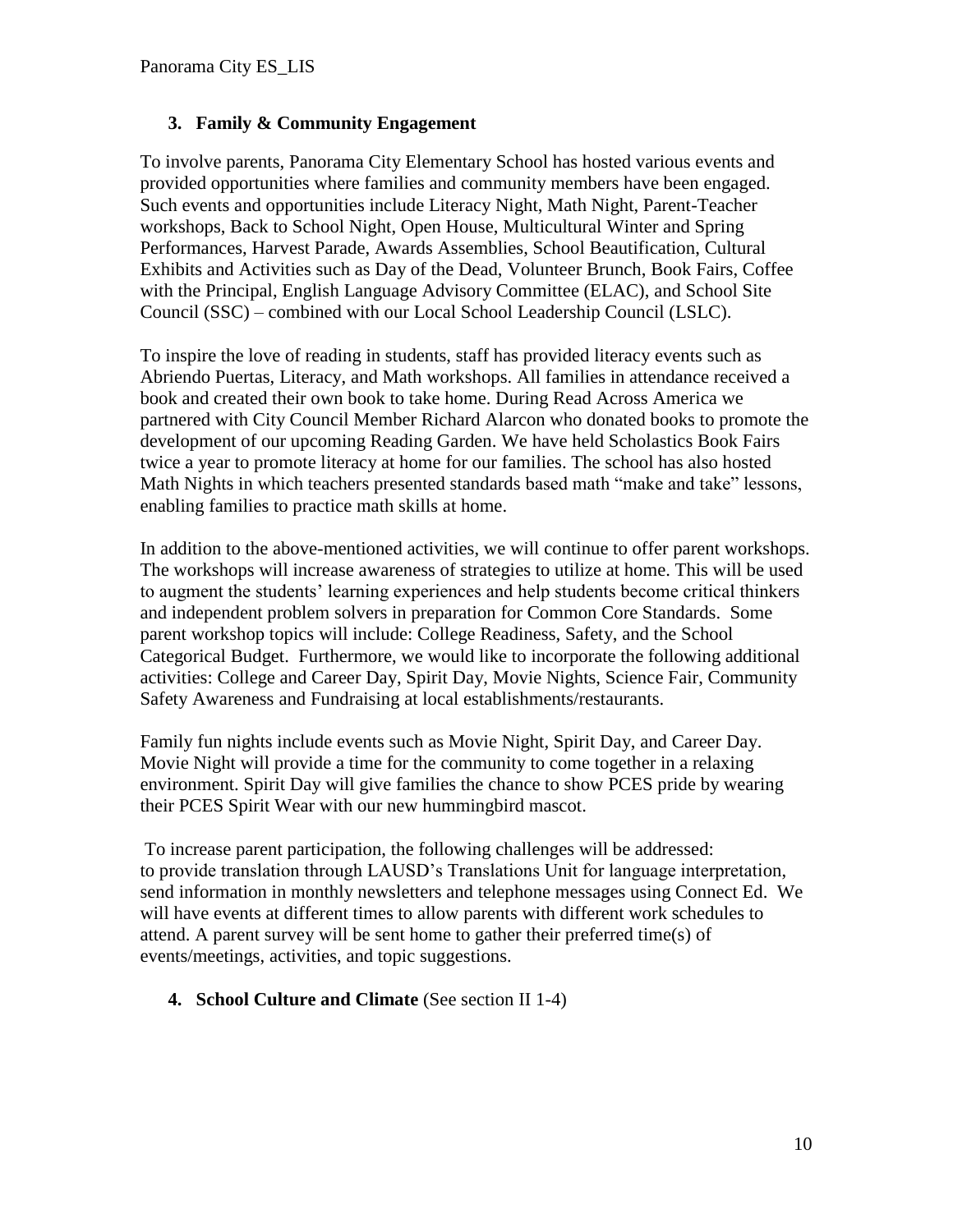#### **5. Design Team Capacity**

Panorama City Elementary School has not made consistent gains over the past several years, as evidenced by our school's API, currently at 683. In an effort to make future progress, PCES has examined several reform models to have a more effective learning environment for the students to succeed and become College and Career Ready.

In the month of April 2013, the staff members were invited to attend the Autonomy 101 Training via email and at a faculty meeting on April 16, 2013. In the month of May 2013, parents and community members were invited to become part of the Design Team through the school's Monthly Parent Newsletter and Coffee with the Principal. Staff members had the opportunity to participate and actively contribute to the development of the proposal by providing feedback at Faculty meetings, where the Design Team members presented information on the Autonomy plan. A second means of providing feedback was via email by the principal. The parents and community members were given the opportunity to provide feedback and input during Coffee with the Principal and at parent meetings. The Design Team met regularly from April-October 2013 to develop the proposal and all stakeholders were invited to attend the meetings (See Attachments).

On May 14, 2013, a petition for the following three Autonomies: Local Scheduling, Professional Development, and Mutual Consent, was presented and signed by the staff. Therefore, on September 1, 2013, PCES submitted a Letter of Intent for a new reform model, LIS. PCES held several informational meetings on May 23, 2013 at various times for staff and parents where three LAUSD approved reform models were presented: ESBMM, LIS, and Pilot. These meetings were led by personnel from our School Design Team. At the meetings, PCES stakeholders, including the certificated staff, parents, and community members, had the opportunity to attend the presentations and ask for clarifications regarding the requirements and give input.

The PCES Design Team attended all the Local Options Oversight Committee trainings at Roy Romer Middle School on the following dates: April 8, April 22, April 29, and May 20, 2013.

The PCES Design Team members presented the three reform models at a faculty meeting. The team continued to meet in order to determine which model would best meet the needs of our school. After extensive analysis and discussion, the LIS Model was selected. The following autonomies in the LIS reform model were addressed: Local Scheduling, Professional Development, Family and Community Engagement and Mutual Consent.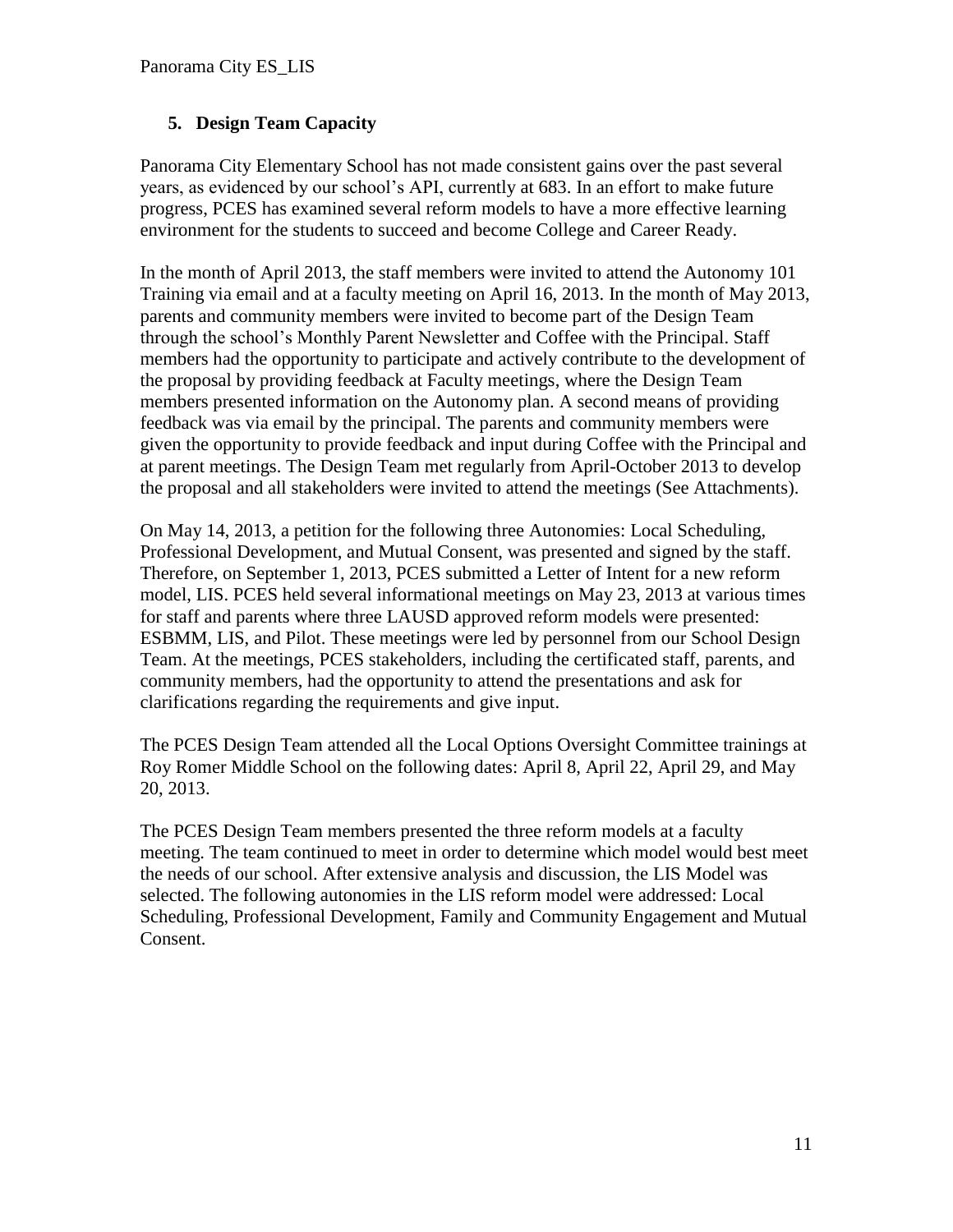In choosing the three autonomies, PCES Design Team also took into account the advantages each waiver would provide for our school community. The LIS model allows for yearly reflection of best practices, based on measurable data analysis of student progress, via the various District and classroom assessments and Smarter Balance results. The model also provides parameters to modify the school plan as goals are met or need to be re-evaluated to ensure positive outcomes for continued student achievement. To allow for the increase in meaningful and collaborative Professional Development, the Local Scheduling autonomy will provide the time needed for collaboration. Finally, the Mutual Consent autonomy ensures that if a vacancy occurs at PCES, potential candidates will interview before a Personnel Selection Committee.

On October  $1<sup>st</sup>$  2013, 100% of certificated staff, voted to adopt the Local Initiative School Reform. On October  $3<sup>rd</sup>$ , 2013, 80% of parents voted to adopt the LIS Reform.

#### **The PCES LIS Design Team is composed of ten certificated staff and the principal:**

**Irene Acevedo** holds a Masters Degree in Educational Leadership and Policy Studies and has been an educator for twenty-five years having taught students from grades SRLDP Pre-Kinder to Third. She has taught at PCES since it opened its doors in the fall of 2005. Since then, she has served the school community as a BTSA Mentor Teacher, Master Teacher for CSUN students, School Site Council Secretary, Grade Level Chair, Learning Team Facilitator, Programs Committee Member, taught intervention for at-risk students, presented Early Literacy Parent Workshops and has been a member of the School Beautification and Social Committees.

**Nancy Alevras** has sixteen years of teaching experience in Kindergarten through Third grade. She is currently teaching first grade and serves as Learning Team Facilitator/Grade Level Chairperson. She has been a bilingual coordinator at Hart Elementary. She has been teaching at Panorama City Elementary School for the past five years.

**Soledad Aranda** holds a Masters of Arts in Educational Administration. She has been an educator for nineteen years having taught students in grades Kindergarten through Third and Fifth. She has been at PCES for the past five years as the Intervention Coordinator and currently the Categorical Program Advisor. She has served as a BTSA Mentor, Master Teacher for CSLA students, coordinated the School Site Council, English Learner Advisory Committee, Compensatory Education Advisory Committee, Co-Chair of the Programs Committee, a member of the School Beautification/Safety and Chair of the Social Committee. She has taught and coordinated intervention for at-risk students, presented various parent workshops, coordinated the volunteer programs and provided professional development to staff.

**Stacy Barrios** has been teaching for twelve years. She has educated children in Second and Third Grade. Stacy has participated in the PCES Categorical Program Monitoring Review as the Health Education Coordinator (HEP), and was the Co-Chair for the programs committee. She has also served as the third grade Learning Team Facilitator/Grade Level Co-Chairperson, and has been a Master Teacher to students from CSUN, CSLA, and The University of Phoenix.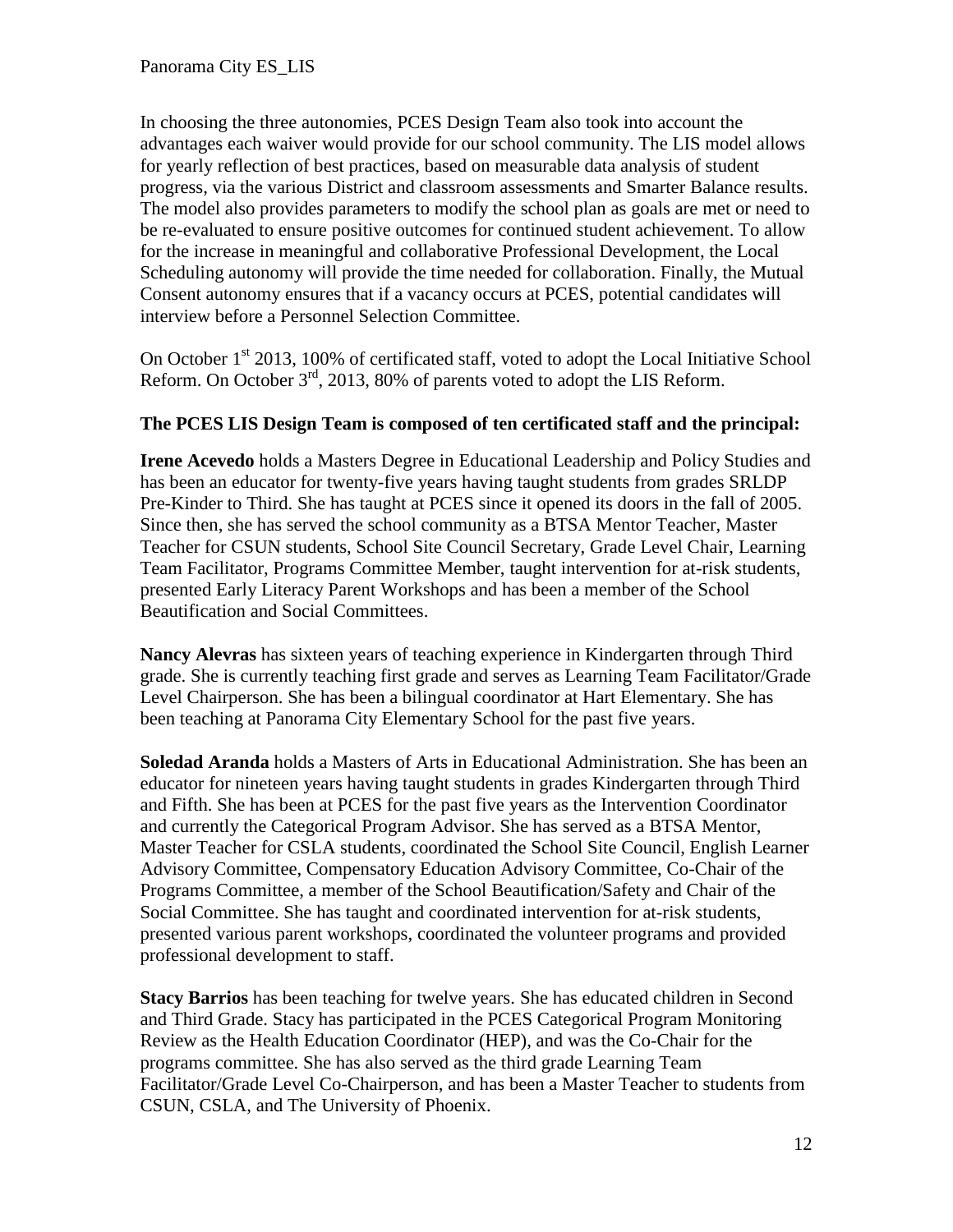**Nancy Carreño** began her career with LAUSD as a paraprofessional. She has been an educator for thirteen years in Kindergarten, First, Second, and Fourth grades. Throughout her teaching career, she has been grade level co-chair and has actively participated in various committees such as the Nutrition Network, Programs, Beautification, Safety, Social Committee as well as fundraising for Pennies for Patients. She has provided parent workshops in Math and Language Arts at various school events. She has taught intervention to at-risk and EL students. Nancy has served as a master teacher to local University students. She has actively sought and engaged colleagues to utilize community donations to improve student academics and needs.

**Kathy Herron** teaches second grade with thirty-four years of experience. She has taught first through fifth grade. She spent ten years as a Literacy Coach for both Success For All and Open Court. She has been working at Panorama City Elementary for five years. For the last three years she has been the Learning Team Facilitator/Grade Level Chairperson, and a member of the social committee. She has taught intervention, served on the School Site Council as Secretary, has been a member of the Programs Committee, School Beautification, School Based Management, and has served as the UTLA Co-Chair.

**Mercedes Miguel** has been teaching for sixteen years, seven of which have been at PCES. She has taught First through Fourth grade. She has served as a Learning Team Facilitator/ Grade Level Chairperson; currently she is the Chair of the School Beautification Committee, and a member of the School Site Council. She has been a Master Teacher for CSUN and National University students. She has vast experience in teaching GATE and at-risk students.

**Lorena Ortega** has a Masters Degree of Education in Cross-Cultural Teaching. She currently serves as the Third Grade Learning Team Facilitator/Grade Level Chairperson. She has fourteen years of teaching experience; three have been at Panorama City Elementary. She has taught grades First through Fifth. She's been a GATE Coordinator, Science Lead Teacher, Consistency Management and Cooperative Discipline Coordinator (CMCD), Health Education Coordinator (HEP), Grade Level Chairperson for grades Second through Fifth, School Beautification and Safety Committee co-chair. She has also been a member of the Nutrition Network and Social Committee.

**Leticia Ramírez** has been teaching for sixteen years in LAUSD. She began her career as a Spanish Bilingual Teacher and has taught Kindergarten, First, Third Grades and a PSM (Preschool Mixed) class. Throughout these years, she has had the opportunity to teach intervention at all grade levels at various school sites and communities. She currently is the Kindergarten Learning Team Facilitator/Grade Level Chairperson. She has also served as part of the Social Committee, School/Safety Beautification, Programs Committee, and Fundraising Committee. Leticia has served as a BTSA Mentor and received training in Academic English Mastery Program (AEMP) strategies.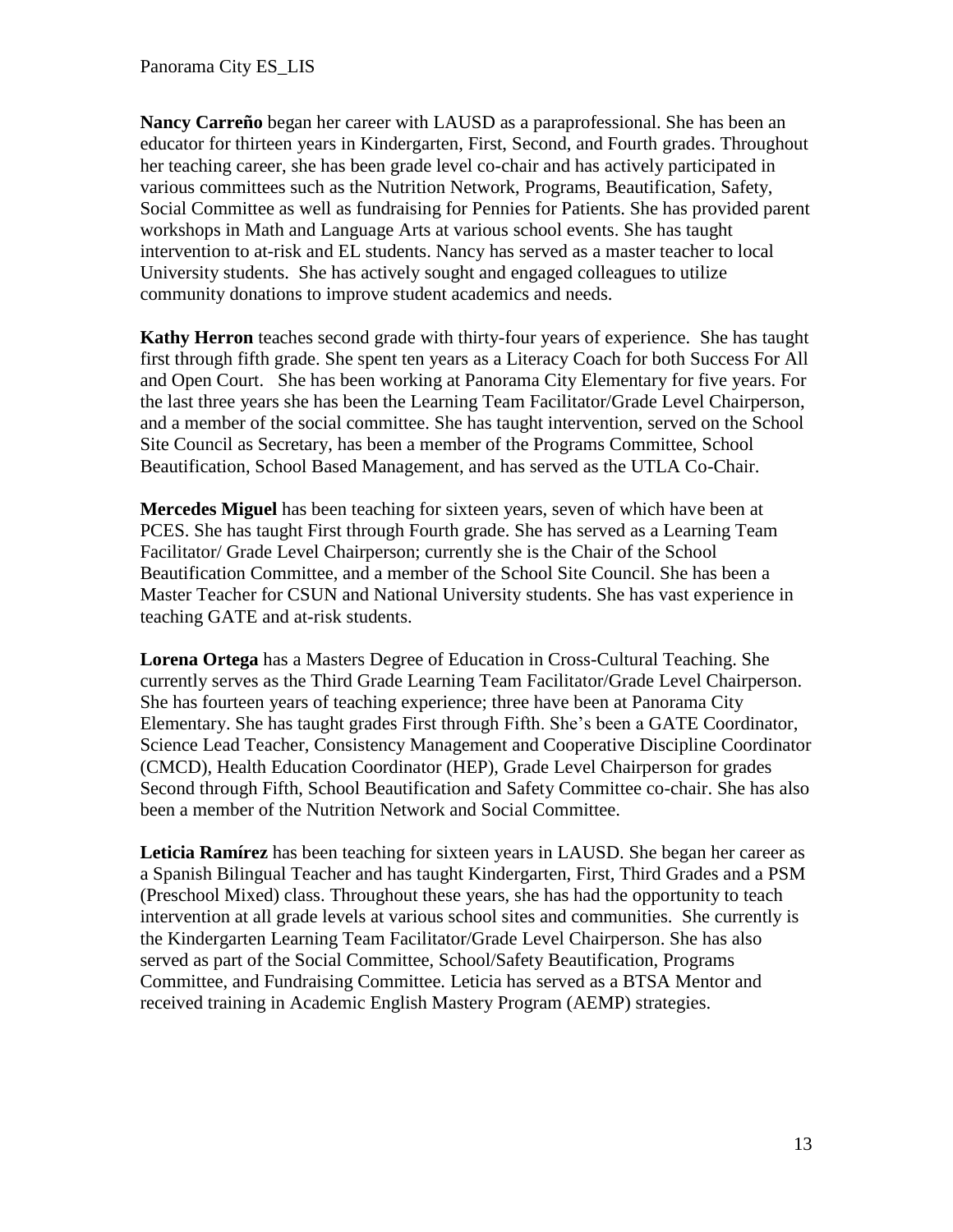**Carlisa Perdomo** has been teaching for sixteen years in LAUSD. She has taught mainly First and Second grade at Noble Ave. and Panorama City Elementary Schools. She has served on various committees that include: Local School Leadership Council, President of the School Site Council for two consecutive years, Co-Coordinator of the Staff Talent Show, Nutrition Network, UTLA Chair and Co-Chair and Beautification/ Safety, Library and Social Committees. She has served as a Learning Team Facilitator/ Grade Level Chairperson, a Master Teacher for CSUN students and BTSA Mentor Teacher. She coordinates and is an active member of the Student Success Team (SST) and GATE program. She has been an Intervention Teacher/Coordinator for grades K-5. As the Intervention Coordinator, she monitors and coordinates the Learning Center, oversees the paraprofessionals working with at-risk students in the Learning Center, provides teachers with support in the DIBELS Next and progress monitoring assessments and develops school schedules.

**Sylvia Guzmán**, Principal, is fully supporting the design of the LIS reform model. She began her career with LAUSD in 1985 at O'Melveny Elementary School where she was a Paraeducator and continued as a Spanish Bilingual Teacher in the primary grades, then served as Categorical Program Advisor and Assistant Principal at various school sites and communities. She has been a Principal for eleven years. She has facilitated collaborative work among teachers through regular grade level meetings and has provided opportunities for grade level representatives to be trained in the Pearson 7-Step Research Cycle to improve instructional practices. Mrs. Guzmán encourages parents to be involved in their child's education through Monthly Coffee with the Principal meetings and ongoing Parent Education Workshops. In addition, she promotes school wide pride by coordinating on-going School Beautification Days which enables students and parents to take ownership of their school community. Although our academic improvement has not been consistent annually due to the on-going personnel changes, she has dedicated herself to hiring effective teachers that are up for the challenge of working in our struggling community. She has established systems to identify students who need early intervention. She has helped meet the needs of the community by opening State Pre-School Programs to provide school readiness skills to our incoming Kindergarten students. In addition, she has established a system for identifying and helping at-risk  $K-5<sup>th</sup>$  grade students through the SST screening process and the Learning Center Interventions. She has assembled a supportive group of out of classroom staff to provide additional support to all stakeholders.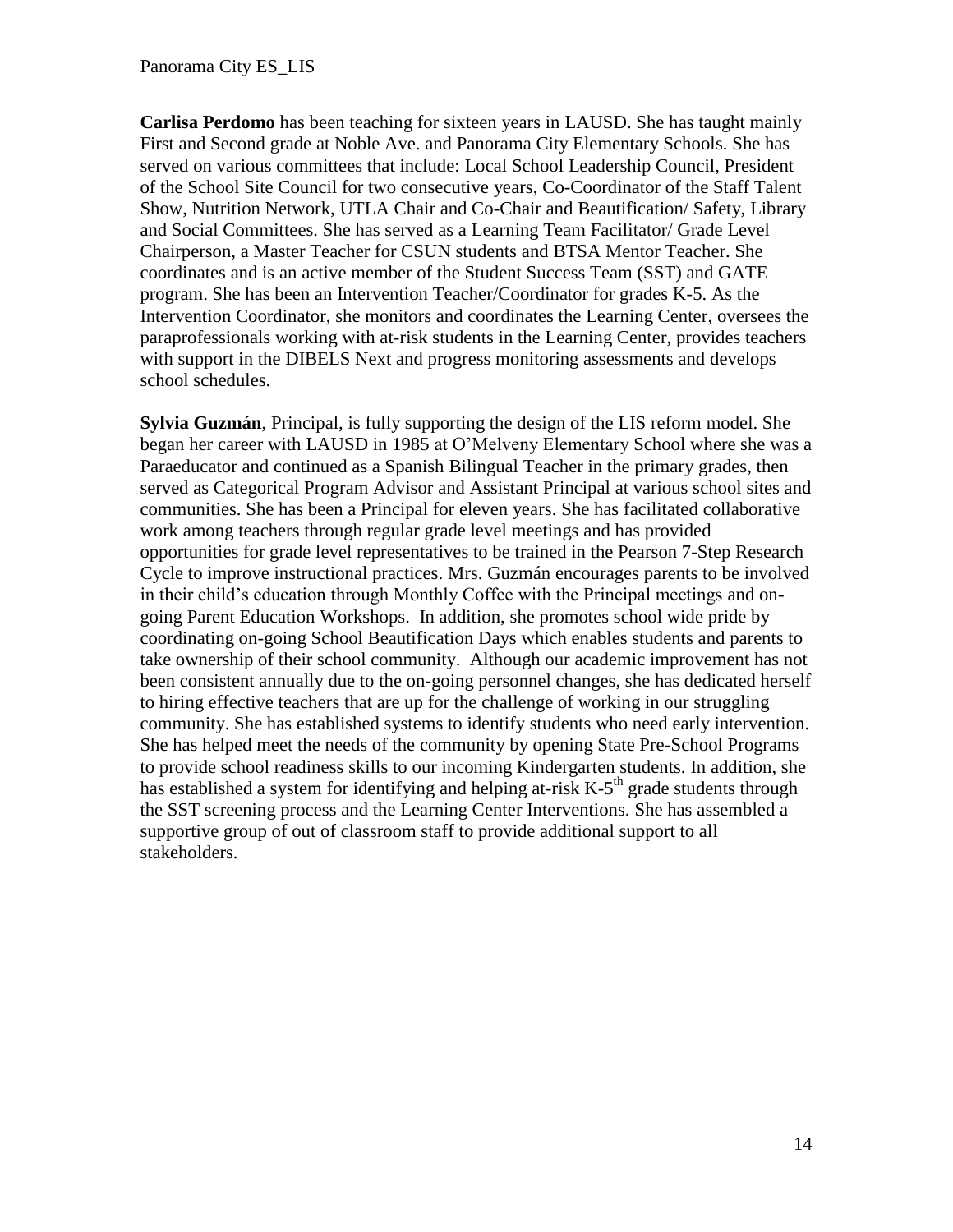#### **II. Autonomy Model Specific-LIS**

#### **1. Professional Development**

The staff at Panorama City Elementary School will achieve their goal of increasing student academic achievement by being active participants in these various professional developments. These professional developments will be aligned to the district initiatives in the areas of Common Core State Standards, Master Plan, Single Plan for Student Achievement and the Teaching and Learning Framework with a focus on differentiated instruction, questioning and discussion strategies, and text dependent questions.

To attain these goals, professional development will take several forms. It will be differentiated to target specific goals utilizing benchmark assessments, such as district measures, performance assessments, DIBELS (Dynamic Indicators Benchmark Early Literacy Skills), and teacher created assessments to monitor student progress. Grade levels will meet and create explicit plans to incorporate strategies that address a quarterly school wide focus in order to improve areas of concern and maximize student strengths. Soon after selected assessments are administered, scored, and analyzed, professional development will provide strategies that address the school wide focus. Professional development will be the tool for teachers to implement these strategies in their classrooms. Another approach will be to include cross grade level articulation to allow more opportunities for grade levels to comprehend the similarities and differences in the Common Core State Standards and better train students for the future. Through the use of technology programs i.e. Ticket to Read, V-Math, Treasures Connect ED, and enVision Math (PearsonSuccess.net) teachers will prepare students to be college and career ready. Teachers with specific expertise in a variety of academic areas will provide professional development for the staff, such as Thinking Maps review, Specially Designed Academic Instruction in English (SDAIE), CELDT Preparation, test taking skills/strategies, and how to utilize technology in the classroom. In addition, teachers will be encouraged to participate in a Lesson Study by grade level and/or Peer Coaching cycle(s) twice a year.

Master Plan Program mandates all English Learners (ELs) will have a separate ELD block of time. ELs in ELD levels 1-3 receive ELD for 60 minutes and 45 minutes for ELD levels 4 and 5. All grade levels will coordinate ELD block in order to provide differentiated instruction. PCES will follow all Master Plan mandates for grouping students according to ELD levels. Students will be grouped by language classification to maximize their language proficiency. Students will receive language appropriate instruction to ensure that students reclassify in a timely manner to avoid becoming Long Term English Learners (LTELs).

Professional development will also be provided for all stakeholders on positive behavior support such as Second Step Violence Prevention Program. Throughout the year, stakeholders will guide the planning, implementation, content, and evaluation of the professional development focusing on their specified goals. A PD committee will oversee the implementation of the various professional development offered throughout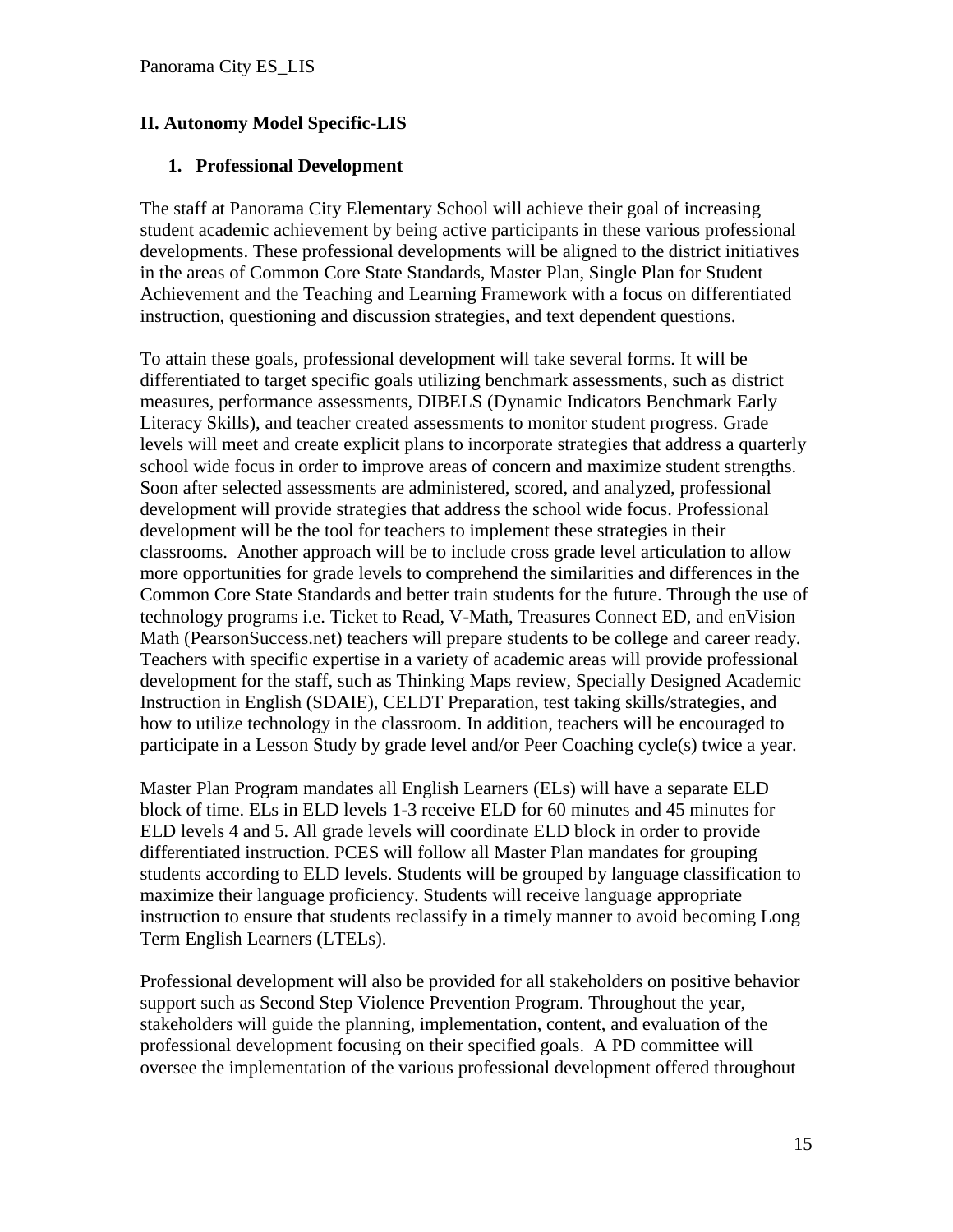the year. An evaluation at the end of every PD will be utilized to determine the effectiveness and continued need(s) of all stakeholders.

The Core Team (administrators and coordinators) and teachers will lead a variety of professional development. We will also seek the support of district content experts and CCSS teacher advisors to suggest strategies to help meet school wide goals. PCES will utilize the Single Plan for Student Achievement (SPSA) to ensure data and funds are used to meet the needs of the students.

#### **2. School Schedule and Calendar**

Modifications in scheduling will allow the teachers and staff to continue working on improving the school, continue the upward momentum, and meet our vision. The local schedule will allow us to continue to have weekly Early Release Tuesdays. During the Tuesday Bank Time/Professional Development Time, teachers will meet to discuss and review student data, plan lessons, share best teaching practices and set grade level goals in order to continuously monitor progress and improve instruction. It will also facilitate staff and teachers in enhancing collaboration for managing the curriculum to meet all academic accountability and academic rigor.

The bell schedule will continue to include the adding of 4 minutes at the end of every day to adhere to state and federal mandate minutes. The mutual consent perimeters will allow us to select new staff members that share in our vision.

# **3. Staffing (Mutual Consent)**

Panorama City Elementary is requesting the "mutual consent" waiver as one of the LIS reform model autonomies. As a Focus School, PCES presently does not have the autonomy to create a staff selection committee for hiring teachers or administrative personnel. Currently, the principal selects the candidate(s) or they are placed by the district. This hiring process did not allow any stakeholders a fair representation. Therefore, this new hiring committee will work collaboratively to select a candidate who is committed to actively participate in the vision/mission of the school to ensure that all students are college and/or career ready. PCES will not accept District mandated priority placements.

Panorama City Elementary has selected the LIS reform model to provide student academic success. Through the scheduling and professional development waivers, all stakeholders will be asked to actively engage in a mutual agreement to work collaboratively. As a staff, our goal is to increase student performance, participate in committees, perform other adjunct duties to increase interactions with parents, and community members. These activities are recognized as demanding, yet necessary to ensure PCES's continued success in educating young scholars. Therefore, any new employee joining PCES must be an asset to this learning community and willing to work in a collaborative environment.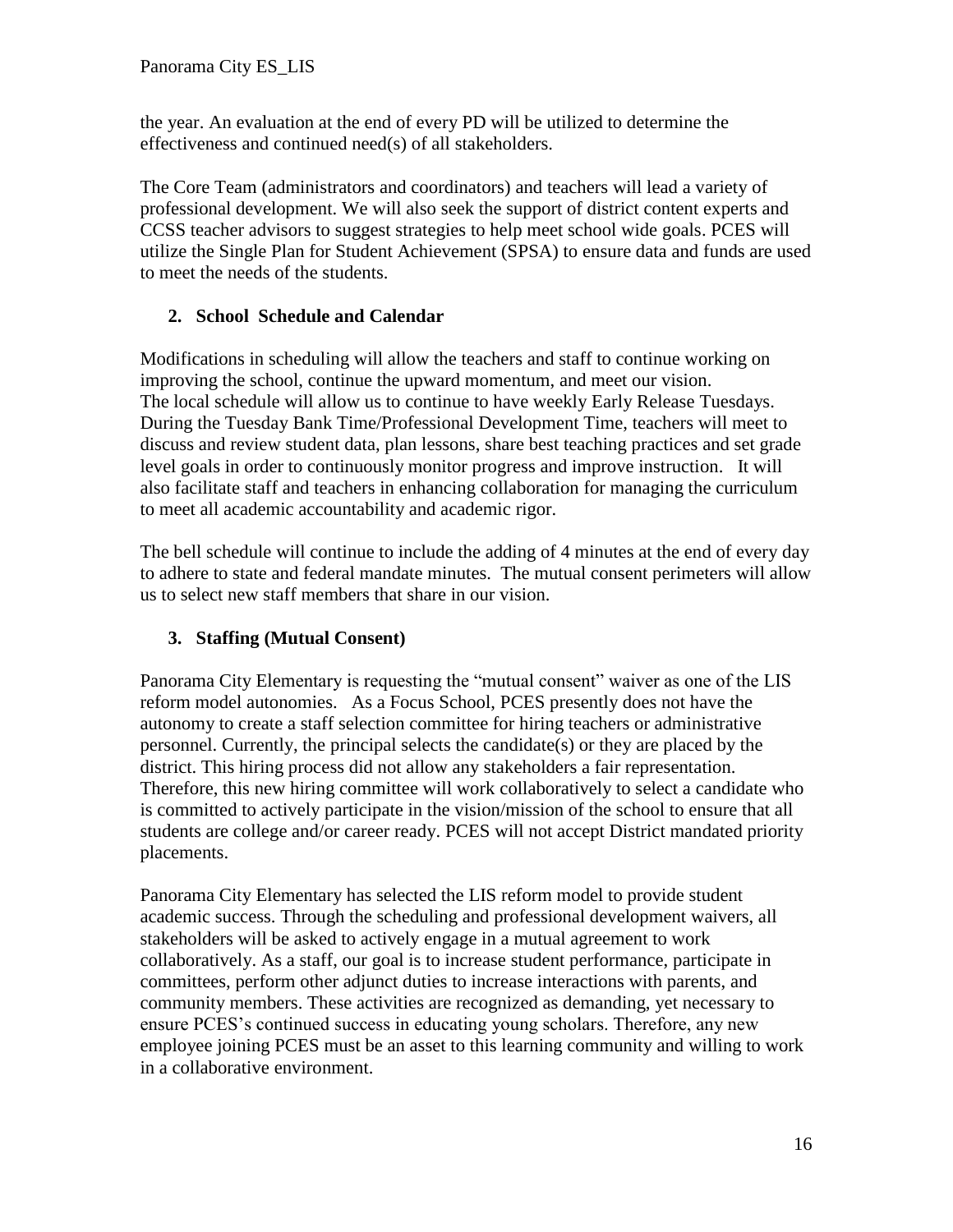The proposed composition of the Personnel Team would include members of the various stakeholders groups: administrator, certificated staff, classified staff, and parents or community members.

# **HIRING OF A TEACHER:**

1 UTLA Representative 1 Administrator (Principal/Asst. Principal) 3 Certificated Teacher Staff –Out of classroom teacher, grade level teacher for the unfilled position, any other certificated teacher. 1 Classified Staff (Office Personnel) 1 Parent or Community Member (Parent Center Representative/Parent)

# **HIRING OF AN ADMINISTRATOR:**

1 UTLA Representative 2 Certificated Classroom Teachers 1 Certificated Teacher - Out of Classroom 1 Classified Staff (Office Personnel) 2 Parents and/or Community Members

The UTLA-LAUSD contract will not be altered, no alternative language is necessary to substitute for contract language or policy. Staff selection will respect contract guidelines beyond the request to waive District mandated priority placements.

In creating and utilizing the Personnel Team for staff selection, the PCES community ensures that the vision, which guides the school's work, will continue to benefit our students. The impact felt at the school will be one of a shared sense of inclusion and collaboration because the Personnel Team will include members who represent the diverse stakeholders.

# **4. Rationale for Autonomous Model Chosen-LIS Model**

Through the implementation of the flexibilities and autonomies, Panorama City Elementary will be able to take ownership of site based decision making in areas of budgeting, professional development, and mutual consent for hiring school personnel in order to implement the vision and mission of our school.

Upon analyzing all current data of Panorama City Elementary, stakeholders recognized that the school has made inconsistent progress in the areas of Math, English Language Arts, and Special Education. However, data also demonstrates a deficit in the area of English Language Arts, specifically within the two subgroups of English Learners and Students with Disabilities. According to the needs and challenges identified above, the establishment of the Local Initiative School Model will help Panorama City Elementary improve school performance and student achievement.

The Local Initiative School plan will allow our school to increase the number of Banked Time Tuesdays which we have been implementing for the last several years and schedule additional professional development opportunities. During the additional scheduled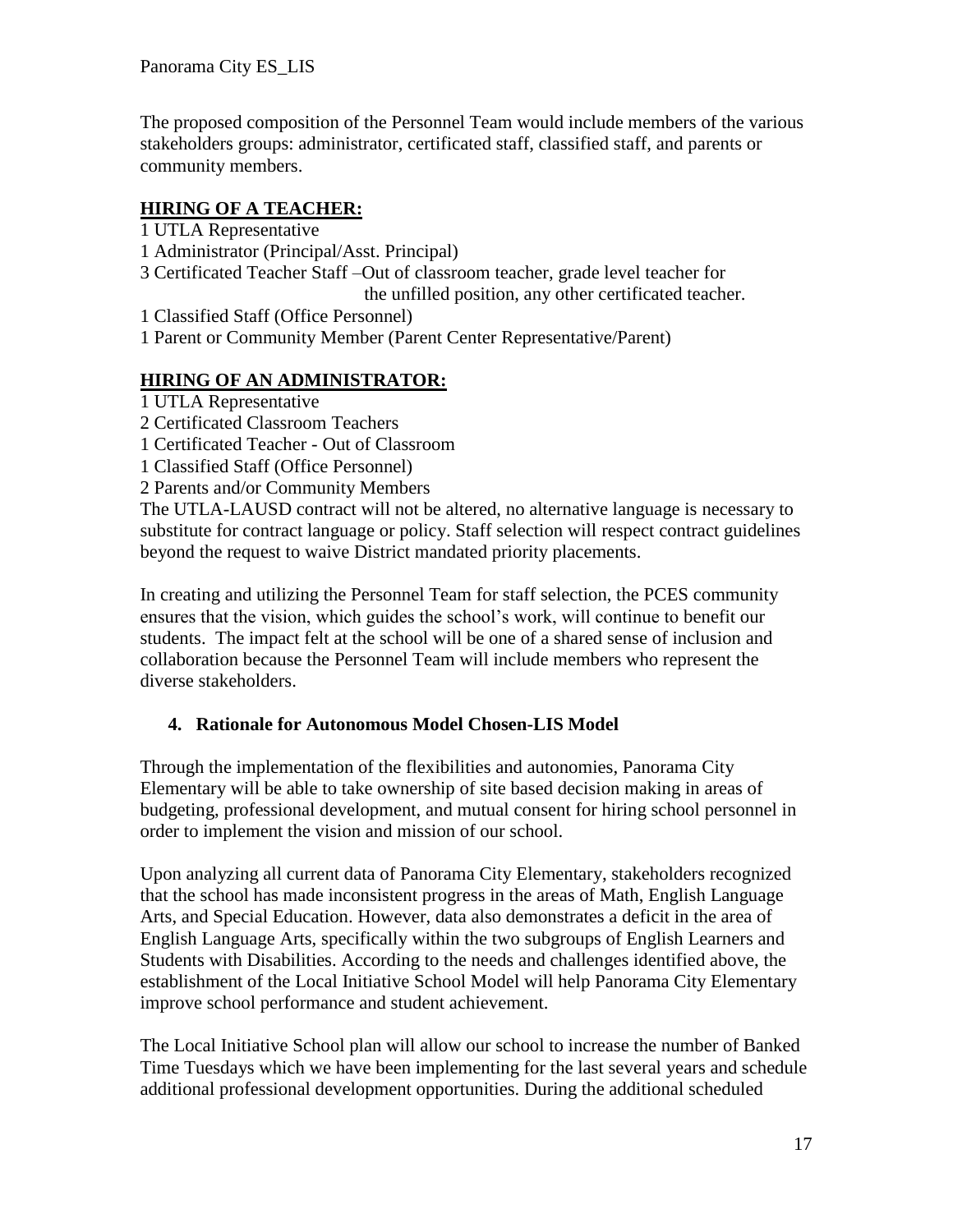professional development sessions, the teachers will be trained in the District Initiatives: Common Core Standards, Master Plan and the Teaching and Learning Framework. Teachers will also be able to deepen their understanding and knowledge of effective teaching practices by strategically planning lessons, observing best teaching practices, implementing lesson study, sharing best classroom practices, and setting grade level goals in order to continually implement effective standards based instruction and progress monitoring to meet the needs of every student in the area of English Language Arts.

In addition to increasing student performance and achievement, the Local Initiative School model will allow us to hire staff which fully embraces the vision and objectives outlined in the Local Initiative School plan. All stakeholders, including staff, parents, and community members, will be expected to contribute as partners in expanding the learning opportunities and support services available for students. To begin this path of implementation, all stakeholders have participated in numerous informational and collaborative reform meetings. In September 2013, the principal, Mrs. Guzmán, and the UTLA representative, Patricia Padilla, signed the intent to apply to become a Local Initiative School, with the approval of the staff. On October  $1<sup>st</sup>$ , 2013 100% of UTLA represented certificated staff signed the Local Initiative School petition. Together with parents, staff, the Design Team, and the community, the school has established this Local Initiative School proposal.

The Design Team, upon evaluation of the needs of PCES, decided the Local Initiative School model would be the best fit for the school culture. The teachers at Panorama City Elementary are always looking for ways to improve student achievement with the students' best interest in mind. The Local Initiative School model provides us with autonomies and flexibilities such as scheduling, professional development, and mutual consent. LIS will provide Panorama City Elementary with the ability to accomplish the mission and vision for our school culture. Our autonomies will establish high expectations that motivate all students to be successful scholars and leaders throughout their academic career and beyond.

Parents will be given opportunities to be involved in their child's educational lives. Prior to the beginning of school, parents of Pre Kinder and Kindergarten students attend an orientation meeting. Back to School Night is another occasion to inform parents of expectations, grade level standards, the curriculum, classroom rules, and the homework policy. Parent-Teacher conferences, held twice a year, allow discussion of academic progress, behavior, and periodic/State Assessments. Open House encourages parents to attend not only their child's class, but also visit other future grade level classrooms to show what learning has occurred throughout the year. The Parent Center offers various Parent Educational classes that will provide them with resources to utilize at home with their child.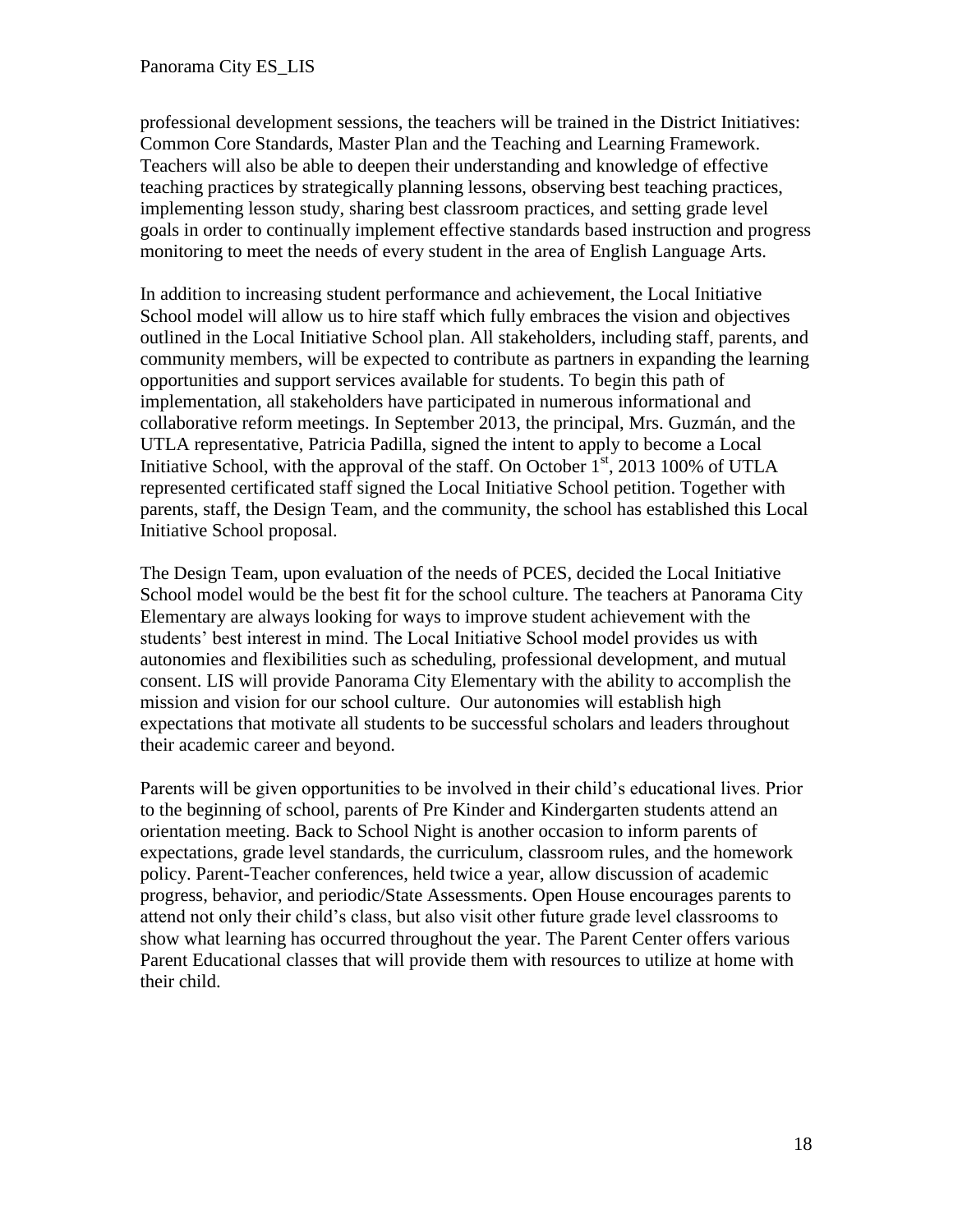Parents will be given opportunities to gain an understanding of the school's instructional programs in place during English Learner Advisory Committee and School Site Council meetings. Parents are encouraged to visit and observe classrooms in small groups that will be facilitated by staff members. We also welcome parents as volunteers to assist with the Breakfast in the Classroom Program (BIC) and by working in our Parent Center to assist in preparing instructional materials for classrooms as well as help with Box Tops fundraising efforts.

To ensure parent participation at PCES, we will do the following: use sign-ins to track participation rates, gather feedback from parents during Coffee with the Principal, and parent workshops through the use of an evaluation form. The School Experience Survey (SES) will provide the necessary feedback in regards to our school environment, communication, safety and cleanliness. In addition to the LAUSD Annual School Experience Survey, parents are encouraged to complete a Needs Assessment prior to budget development.

| <b>Date/Timeline</b>                | <b>Activity</b>                                               |
|-------------------------------------|---------------------------------------------------------------|
| October 2012/February 2013          | Parent workshops: Abriendo Puertas                            |
| March 2013                          | Presented Autonomy models to staff at meetings                |
| March 2013 $*$                      | Teacher Professional Development: TLF/CCSS Training           |
| April-May 2013                      | Participate in Implementation Workshops with LOOC             |
| April-May 2013 **                   | Matrix and Reorganization                                     |
| April $-August$ 2013 **             | New Student Enrollment Begins (Pre-Kindergarten &             |
|                                     | Kindergarten Students)                                        |
| May 2013 $*$                        | Parent Workshops                                              |
| May 2013 **                         | Articulation & Visit to Vista Middle School                   |
| May 2013                            | <b>Conduct Interviews for Staff Vacancies</b>                 |
| May 2013 **                         | Pre-School Visit to Kindergarten: Kindergarten Transition     |
| May 2013 **                         | <b>Spring Program</b>                                         |
| June 2013 **                        | Grade Level Articulation for 2013-14 School Year              |
| June 2013                           | <b>Principal Professional Development</b>                     |
| June 2013 *                         | Meet with Core Leadership Team to plan Master Calendar        |
| August-October 2013**               | <b>Annual CELDT Testing</b>                                   |
| August 2013-May 2014 (3x a year) ** | <b>DIBELS</b> Assessment                                      |
| August 2013 *                       | Principal CCSS Training                                       |
| August 2013 **                      | <b>Coordinator Master Plan Institute</b>                      |
| August 2013 **                      | Kindergarten Parent Orientation for the 2013-2014 school year |
| August 2013 **                      | <b>Back to School</b>                                         |
| August 2013                         | <b>TLF Training</b>                                           |
| August 2013 **                      | <b>School Opening</b>                                         |
| August 2013 **                      | Select Teacher Adjunct Duties for 2013-2014                   |
| August 2013 **                      | <b>Positive Behavior Assemblies</b>                           |
| August 2013                         | <b>Present LIS Autonomies to Staff</b>                        |

#### **III. Implementation**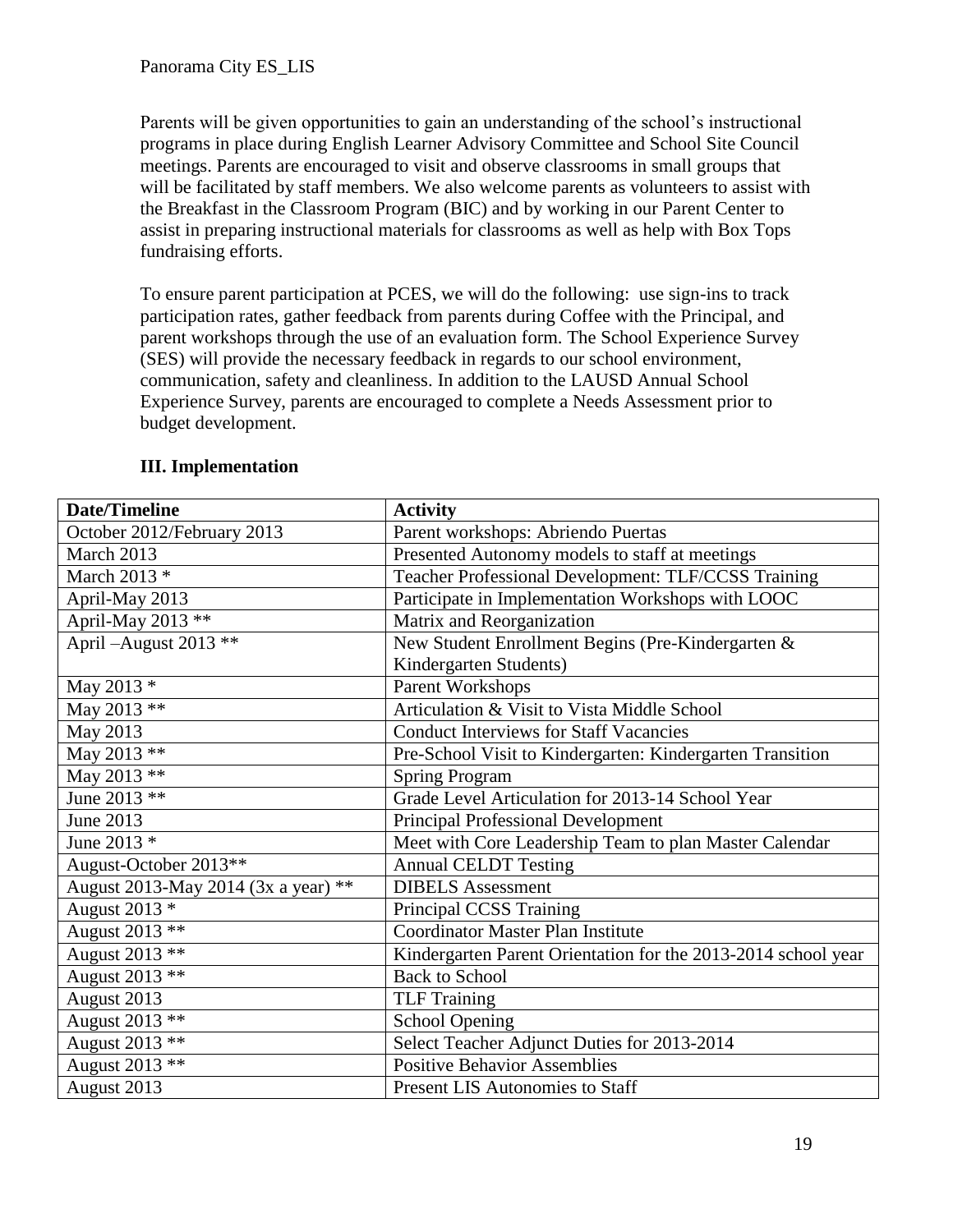| August 2013                            | Submitted Autonomy Letter of Intent                      |
|----------------------------------------|----------------------------------------------------------|
| September 2013-May 2014 *              | Grade Level/Committee Meetings                           |
| September 2013-May 2014 (5x a year) ** | <b>DIBELS Progress Monitoring</b>                        |
| September 2013 **                      | <b>TGDC Evaluation Meeting</b>                           |
| September 2013 **                      | Elect ELAC/SSC Members for 2013-2014                     |
| September 2013                         | Stakeholders vote on LIS Reform Model                    |
| September 2013-May 2014 *              | Coffee with the Principal                                |
| September 2013-May 2014 **             | <b>GATE</b> testing                                      |
| October 2013                           | LIS Reform Model is submitted for approval               |
| October 2013/January/April 2014 **     | Complimentary/Warning Notices sent home                  |
| October 2013-January 2014 **           | <b>CCSS Training by ESC North Support Staff</b>          |
| October 2013-May 2014 (every 2 mos.)   | <b>Awards Assembly</b>                                   |
| October 2013 **                        | Earthquake Drill                                         |
| October 2013-May 2014 *                | ELAC & SSC Meetings                                      |
| October 2013/March 2014 **             | <b>School Beautification</b>                             |
| November 2013                          | PD: Thinking Maps Review and In-class Intervention       |
|                                        | <b>Strategies</b>                                        |
| November 2013/March 2014 **            | <b>Parent Conferences</b>                                |
| November 2013/March 2014 **            | Scholastic Book Fair for Community                       |
| December 2014 **                       | <b>Winter Program</b>                                    |
| Winter 2013/Spring 2014 **             | Performance Task                                         |
| March 2014 **                          | Open House                                               |
| March 2014 **                          | OLSAT -8 Testing for $2nd$ graders                       |
| May 2014 **                            | <b>Volunteer Brunch</b>                                  |
| Other Events to be Determined by       | Family Movie Night; Math Night; Fundraisers; Spirit Day; |
| Committees                             | Career Day                                               |

**\* Monthly \*\* Yearly (2014-2017)**